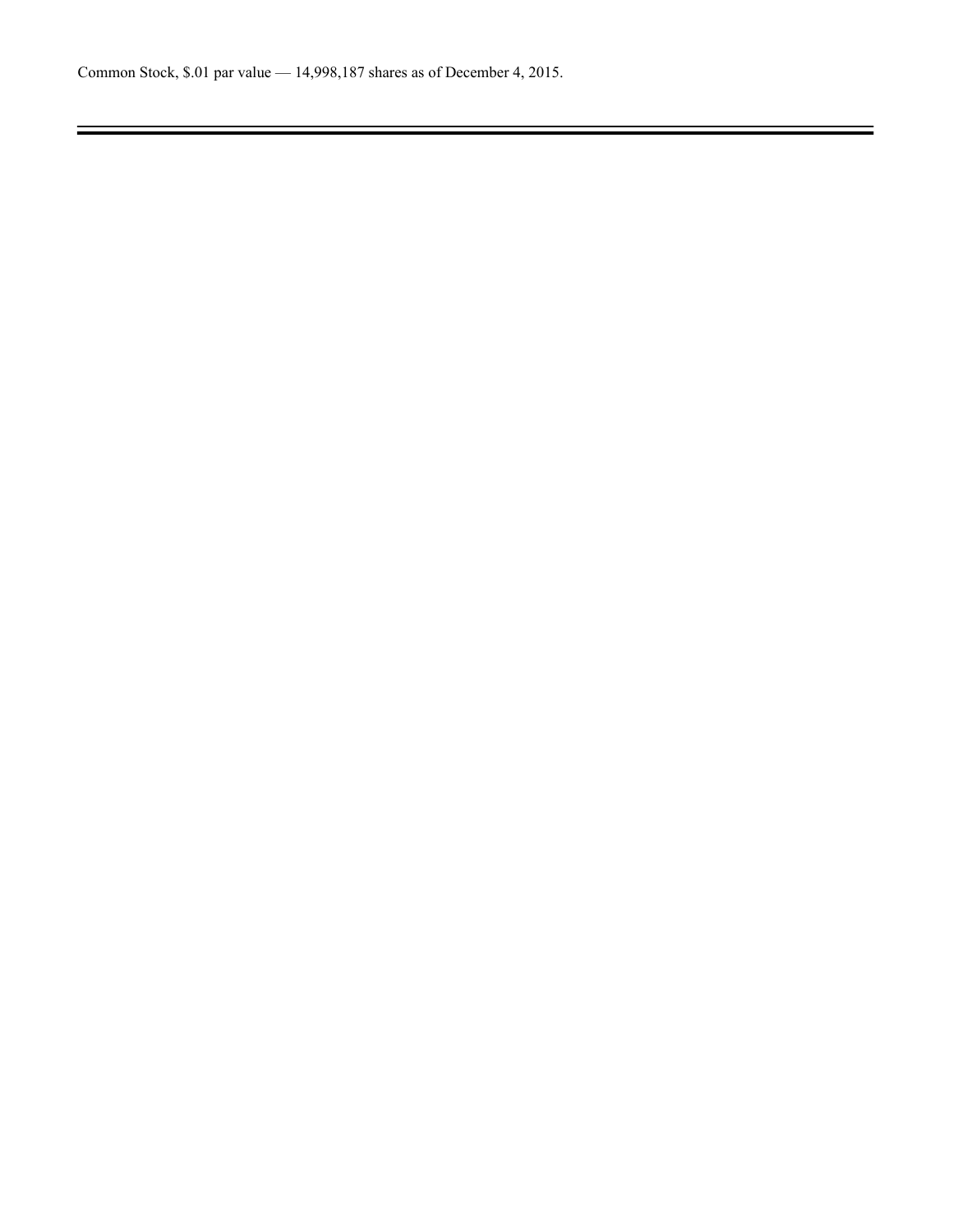## **TABLE OF CONTENTS**

| Part I. Financial Information                                                                                                                          | $\overline{3}$  |
|--------------------------------------------------------------------------------------------------------------------------------------------------------|-----------------|
| Item 1. Financial Statements                                                                                                                           | $\overline{3}$  |
| Unaudited condensed consolidated balance sheets - October 31, 2015, January 31, 2015 and October 31, 2014                                              | $\overline{3}$  |
| Unaudited condensed consolidated statements of income - Three months ended October 31, 2015 and 2014                                                   | $\overline{2}$  |
| Unaudited condensed consolidated statements of income - Nine months ended October 31, 2015 and 2014                                                    | $6\overline{6}$ |
| Unaudited condensed consolidated statements of comprehensive income (loss) - Three months ended October<br>$\overline{31, 2015}$ and $\overline{2014}$ | $\overline{1}$  |
| Unaudited condensed consolidated statements of comprehensive income (loss) - Nine months ended October<br>31, 2015 and 2014                            | $\underline{8}$ |
| Unaudited condensed consolidated statements of cash flows - Nine months ended October 31, 2015 and 2014                                                | $\overline{9}$  |
| Notes to unaudited condensed consolidated financial statements - October 31, 2015                                                                      | 10              |
| Item 2. Management's Discussion and Analysis of Financial Condition and Results of Operations                                                          | 16              |
| Item 3. Quantitative and Qualitative Disclosures about Market Risk                                                                                     | 17              |
| Item 4. Controls and Procedures                                                                                                                        | 17              |
| Part II. Other Information                                                                                                                             | 19              |
| Item 1. Legal Proceedings                                                                                                                              | 19              |
| Item 1A. Risk Factors                                                                                                                                  | 19              |
| Item 2. Unregistered Sales of Equity Securities, Use of Proceeds and Issuer Purchases of Equity Securities                                             | 19              |
| Item 3. Defaults Upon Senior Securities                                                                                                                | 19              |
| Item 4. Mine Safety Disclosures                                                                                                                        | 19              |
| Item 5. Other Information                                                                                                                              | 19              |
| Item 6. Exhibits                                                                                                                                       | 19              |
| EX-10.1                                                                                                                                                |                 |
| EX-31.1                                                                                                                                                |                 |
| $EX-31.2$                                                                                                                                              |                 |
| EX-32.1                                                                                                                                                |                 |
| <b>EX-101 INSTANCE DOCUMENT</b>                                                                                                                        |                 |
| <b>EX-101 SCHEMA DOCUMENT</b>                                                                                                                          |                 |
| <b>EX-101 CALCULATION LINKBASE DOCUMENT</b>                                                                                                            |                 |

EX-101 LABELS LINKBASE DOCUMENT

EX-101 PRESENTATION LINKBASE DOCUMENT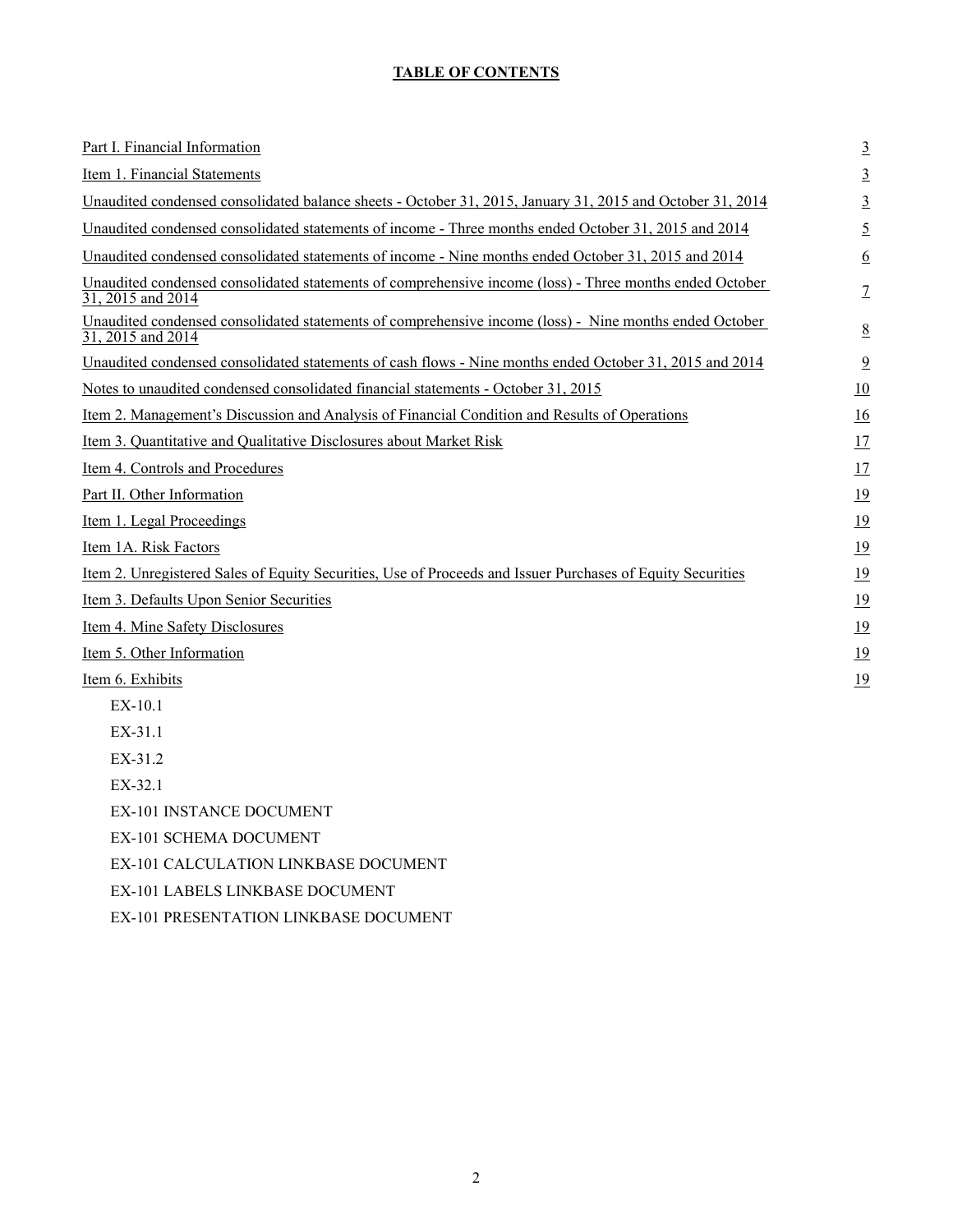#### **Condensed Consolidated Balance Sheets**

<span id="page-3-2"></span><span id="page-3-1"></span><span id="page-3-0"></span>

|                                                | 10/31/2015            | 1/31/2015                           | 10/31/2014             |  |
|------------------------------------------------|-----------------------|-------------------------------------|------------------------|--|
|                                                |                       | (In thousands, except share data)   |                        |  |
|                                                | Unaudited<br>(Note 1) |                                     | Unaudited<br>(Note 1)  |  |
| Assets                                         |                       |                                     |                        |  |
| Current assets                                 |                       |                                     |                        |  |
| Cash                                           | \$<br>1,595           | $\mathcal{S}$<br>470                | $\mathcal{S}$<br>1,216 |  |
| Trade accounts receivables, net                | 20,369                | 10,614                              | 14,776                 |  |
| Other receivables                              | 141                   | 43                                  | 55                     |  |
| Income tax receivable                          | 266                   | 267                                 | 299                    |  |
| Inventories                                    |                       |                                     |                        |  |
| Finished goods                                 | 5,179                 | 5,602                               | 6,732                  |  |
| Work in process                                | 12,858                | 11,487                              | 11,676                 |  |
| Raw materials and supplies                     | 9,131                 | 9,589                               | 10,018                 |  |
|                                                | 27,168                | 26,678                              | 28,426                 |  |
| Deferred tax assets, net                       | 156                   | 156                                 | 203                    |  |
| Prepaid expenses and other current assets      | 1,098                 | 743                                 | 1,308                  |  |
| Total current assets                           | 50,793                | 38,971                              | 46,283                 |  |
| Property, plant and equipment                  |                       |                                     |                        |  |
| Land                                           | 1,671                 | 1,671                               | 1,671                  |  |
| Land improvements                              | 851                   | 851                                 | 851                    |  |
| Buildings and building improvements            | 46,448                | 47,047                              | 47,047                 |  |
| Machinery and equipment                        | 105,289               | 110,060                             | 112,228                |  |
| Leasehold improvements                         | 1,758                 | 1,909                               | 1,894                  |  |
|                                                | 156,017               | 161,538                             | 163,691                |  |
| Less accumulated depreciation and amortization | 120,742               | 126,317                             | 128,095                |  |
| Net property, plant and equipment              | 35,275                | 35,221                              | 35,596                 |  |
| Deferred tax assets, net                       | 445                   | 624                                 | 545                    |  |
| Other assets                                   | 6,932                 | 6,995                               | 6,969                  |  |
| Total assets                                   | \$<br>93,445          | $\boldsymbol{\mathsf{S}}$<br>81,811 | \$<br>89,393           |  |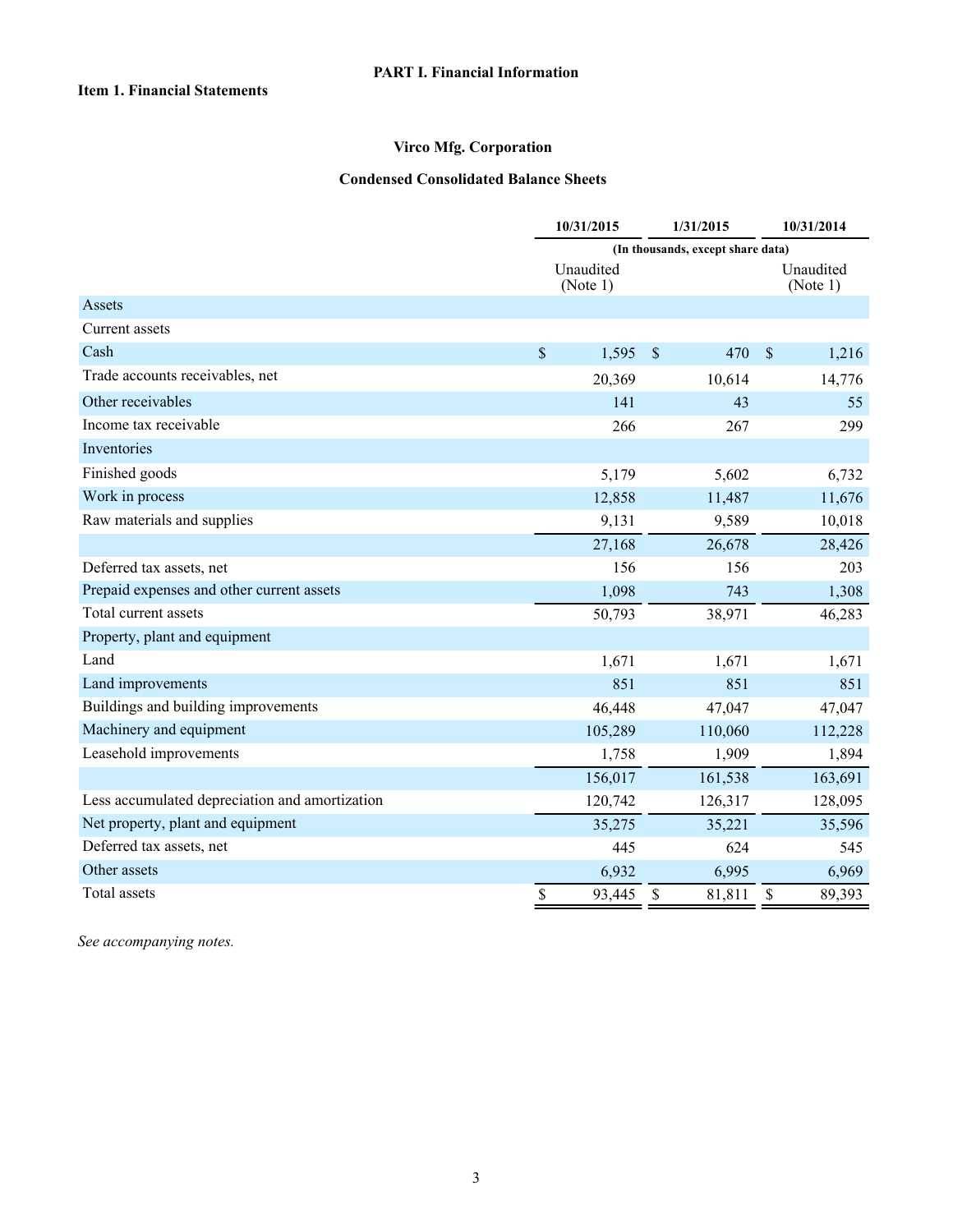## **Condensed Consolidated Balance Sheets**

|                                                                                                                                                        | 10/31/2015                        | 1/31/2015                 |           | 10/31/2014 |                       |
|--------------------------------------------------------------------------------------------------------------------------------------------------------|-----------------------------------|---------------------------|-----------|------------|-----------------------|
|                                                                                                                                                        | (In thousands, except share data) |                           |           |            |                       |
|                                                                                                                                                        | Unaudited<br>(Note 1)             |                           |           |            | Unaudited<br>(Note 1) |
| Liabilities                                                                                                                                            |                                   |                           |           |            |                       |
| <b>Current liabilities</b>                                                                                                                             |                                   |                           |           |            |                       |
| Accounts payable                                                                                                                                       | \$<br>13,189                      | $\boldsymbol{\mathsf{S}}$ | 9,901     | \$         | 12,248                |
| Accrued compensation and employee benefits                                                                                                             | 5,383                             |                           | 4,199     |            | 4,012                 |
| Current portion of long-term debt                                                                                                                      | 68                                |                           | 3,366     |            | 2,018                 |
| Deferred tax liabilities                                                                                                                               |                                   |                           |           |            |                       |
| Other accrued liabilities                                                                                                                              | 5,808                             |                           | 3,939     |            | 4,885                 |
| Total current liabilities                                                                                                                              | 24,448                            |                           | 21,405    |            | 23,163                |
| Non-current liabilities                                                                                                                                |                                   |                           |           |            |                       |
| Accrued self-insurance retention                                                                                                                       | 2,050                             |                           | 1,730     |            | 2,083                 |
| Accrued pension expenses                                                                                                                               | 27,368                            |                           | 28,986    |            | 22,063                |
| Income tax payable                                                                                                                                     | 40                                |                           | 42        |            | 39                    |
| Long-term debt, less current portion                                                                                                                   | 4,064                             |                           | 6,153     |            | 6,153                 |
| Other accrued liabilities                                                                                                                              | 978                               |                           | 922       |            | 1,095                 |
| Total non-current liabilities                                                                                                                          | 34,500                            |                           | 37,833    |            | 31,433                |
| Commitments and contingencies                                                                                                                          |                                   |                           |           |            |                       |
| Stockholders' equity                                                                                                                                   |                                   |                           |           |            |                       |
| Preferred stock:                                                                                                                                       |                                   |                           |           |            |                       |
| Authorized 3,000,000 shares, \$.01 par value; none issued or<br>outstanding                                                                            |                                   |                           |           |            |                       |
| Common stock:                                                                                                                                          |                                   |                           |           |            |                       |
| Authorized 25,000,000 shares, \$.01 par value; issued and outstanding<br>14,998,187 shares at 10/31/2015 and 14,852,640 at 1/31/2015 and<br>10/31/2014 | 150                               |                           | 149       |            | 148                   |
| Additional paid-in capital                                                                                                                             | 116,510                           |                           | 116,348   |            | 116,226               |
| Accumulated deficit                                                                                                                                    | (63, 414)                         |                           | (73,690)  |            | (68, 560)             |
| Accumulated other comprehensive loss                                                                                                                   | (18, 749)                         |                           | (20, 234) |            | (13, 017)             |
| Total stockholders' equity                                                                                                                             | 34,497                            |                           | 22,573    |            | 34,797                |
| Total liabilities and stockholders' equity                                                                                                             | \$<br>93,445                      | \$                        | 81,811    | \$         | 89,393                |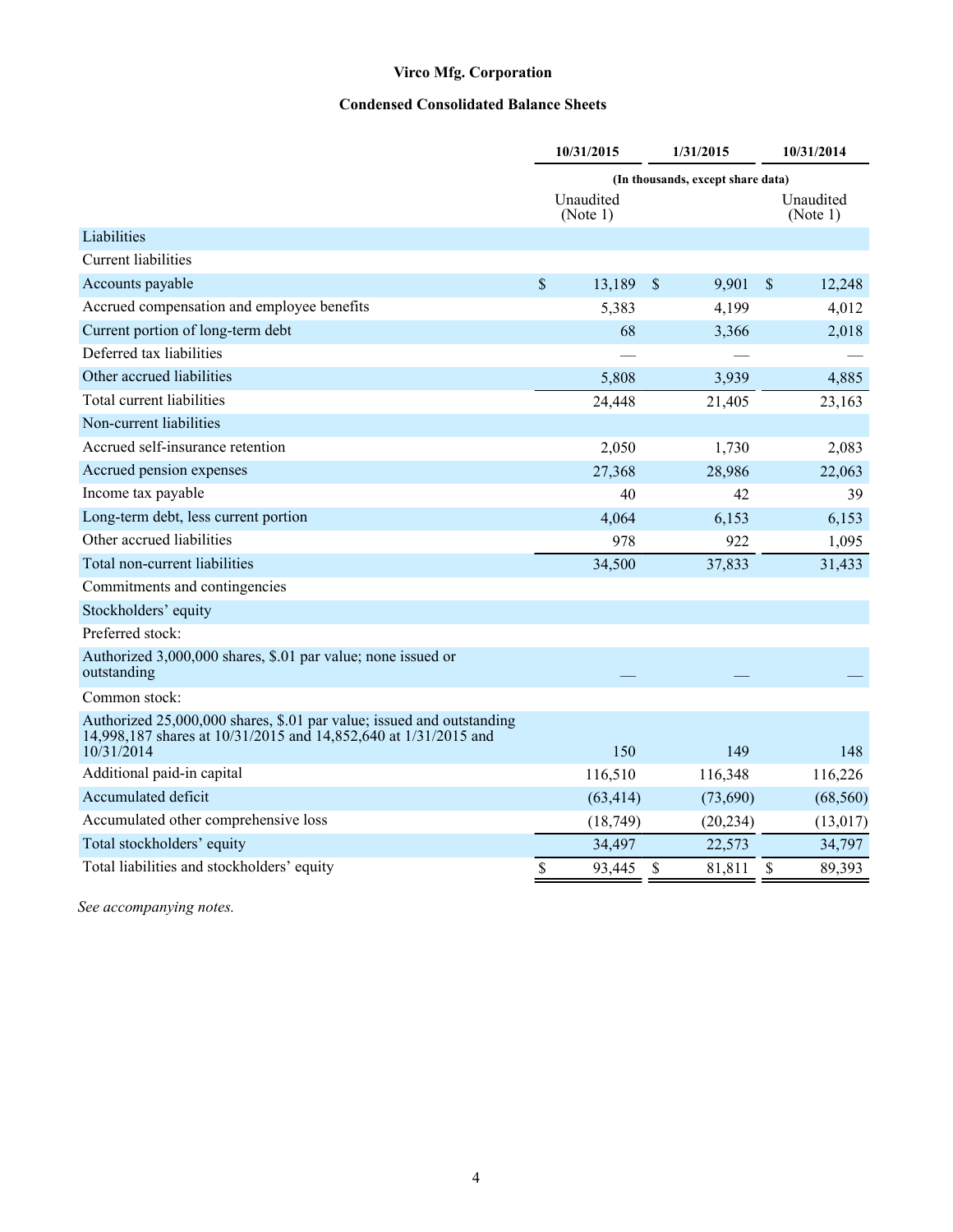#### **Condensed Consolidated Statements of Income**

## **Unaudited (Note 1)**

<span id="page-5-0"></span>

|                                                      | Three months ended |                                       |              |            |  |
|------------------------------------------------------|--------------------|---------------------------------------|--------------|------------|--|
|                                                      |                    | 10/31/2015                            |              | 10/31/2014 |  |
|                                                      |                    | (In thousands, except per share data) |              |            |  |
| Net sales                                            | \$                 | 64,981                                | $\mathbb{S}$ | 62,273     |  |
| Costs of goods sold                                  |                    | 41,771                                |              | 41,601     |  |
| Gross profit                                         |                    | 23,210                                |              | 20,672     |  |
| Selling, general and administrative expenses         |                    | 16,674                                |              | 15,881     |  |
| Loss (gain) on sale of property, plant $&$ equipment |                    | 17                                    |              | (2)        |  |
| Restructuring expense                                |                    |                                       |              |            |  |
| Operating income (loss)                              |                    | 6,519                                 |              | 4,793      |  |
| Interest expense, net                                |                    | 379                                   |              | 393        |  |
| Income (loss) before income taxes                    |                    | 6,140                                 |              | 4,400      |  |
| Income tax expense (benefit)                         |                    | 137                                   |              | (232)      |  |
| Net income (loss)                                    | \$                 | 6,003                                 | \$           | 4,632      |  |
|                                                      |                    |                                       |              |            |  |
| Net income (loss) per common share:                  |                    |                                       |              |            |  |
| <b>Basic</b>                                         | \$                 | 0.40                                  | \$           | 0.31       |  |
| Diluted                                              | \$                 | 0.39                                  | \$           | 0.31       |  |
| Weighted average shares outstanding:                 |                    |                                       |              |            |  |
| <b>Basic</b>                                         |                    | 14,971                                |              | 14,824     |  |
| Diluted                                              |                    | 15,324                                |              | 15,054     |  |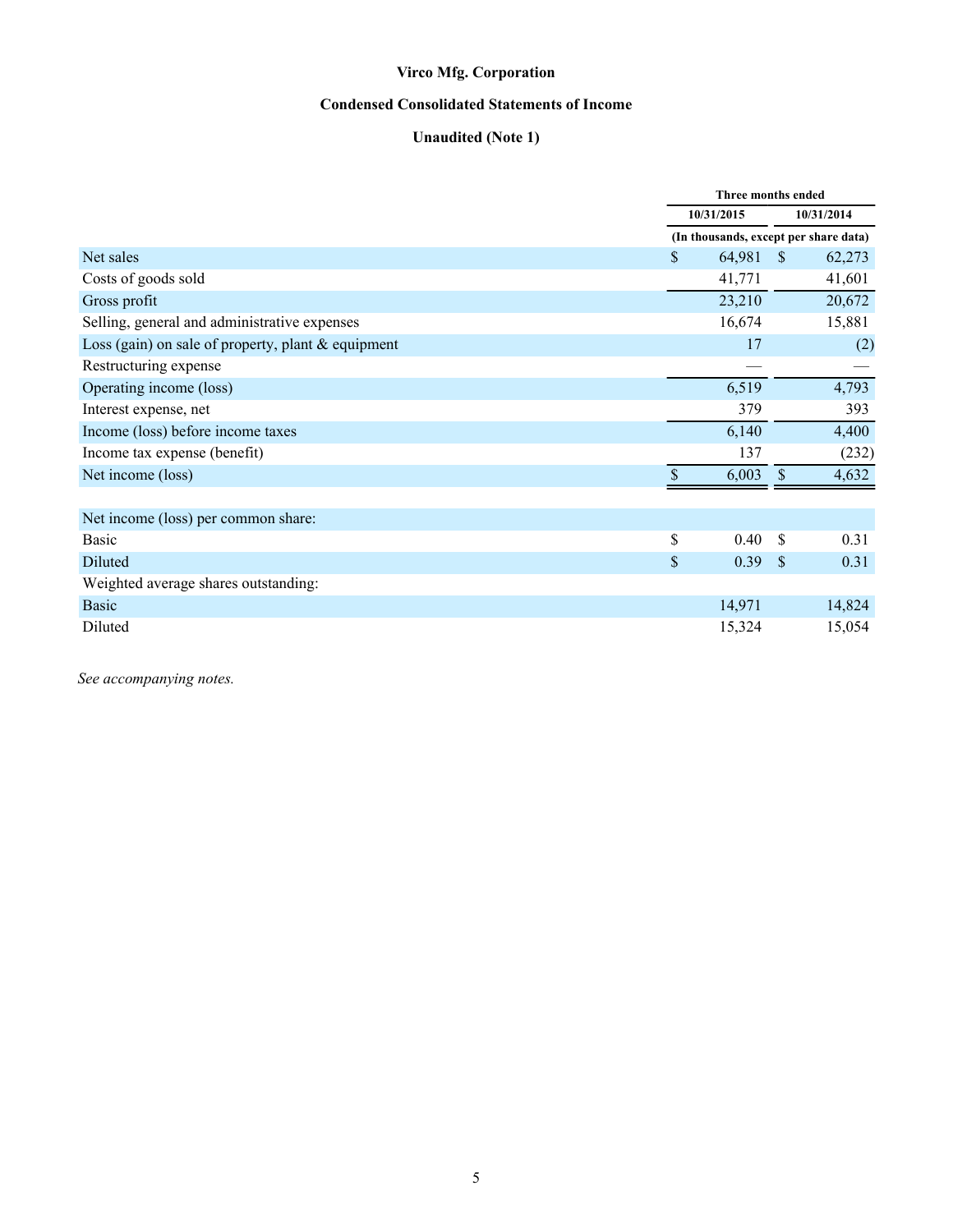#### **Condensed Consolidated Statements of Income**

## **Unaudited (Note 1)**

<span id="page-6-0"></span>

|                                                      | Nine months ended |            |                                       |            |  |
|------------------------------------------------------|-------------------|------------|---------------------------------------|------------|--|
|                                                      |                   | 10/31/2015 |                                       | 10/31/2014 |  |
|                                                      |                   |            | (In thousands, except per share data) |            |  |
| Net sales                                            | \$                | 149,100    | <sup>\$</sup>                         | 138,698    |  |
| Costs of goods sold                                  |                   | 93,701     |                                       | 89,300     |  |
| Gross profit                                         |                   | 55,399     |                                       | 49,398     |  |
| Selling, general and administrative expenses         |                   | 43,771     |                                       | 42,076     |  |
| Loss (gain) on sale of property, plant $&$ equipment |                   | 9          |                                       | (2)        |  |
| Restructuring expense                                |                   |            |                                       | 62         |  |
| Operating income (loss)                              |                   | 11,619     |                                       | 7,262      |  |
| Interest expense, net                                |                   | 1,129      |                                       | 1,227      |  |
| Income (loss) before income taxes                    |                   | 10,490     |                                       | 6,035      |  |
| Income tax expense (benefit)                         |                   | 214        |                                       | 55         |  |
| Net income (loss)                                    | \$                | 10,276     | \$                                    | 5,980      |  |
|                                                      |                   |            |                                       |            |  |
| Net income (loss) per common share:                  |                   |            |                                       |            |  |
| <b>Basic</b>                                         | \$                | 0.69       | $\mathbb{S}$                          | 0.41       |  |
| Diluted                                              | \$                | 0.67       | \$                                    | 0.40       |  |
| Weighted average shares outstanding:                 |                   |            |                                       |            |  |
| Basic                                                |                   | 14,895     |                                       | 14,747     |  |
| Diluted                                              |                   | 15,227     |                                       | 14,934     |  |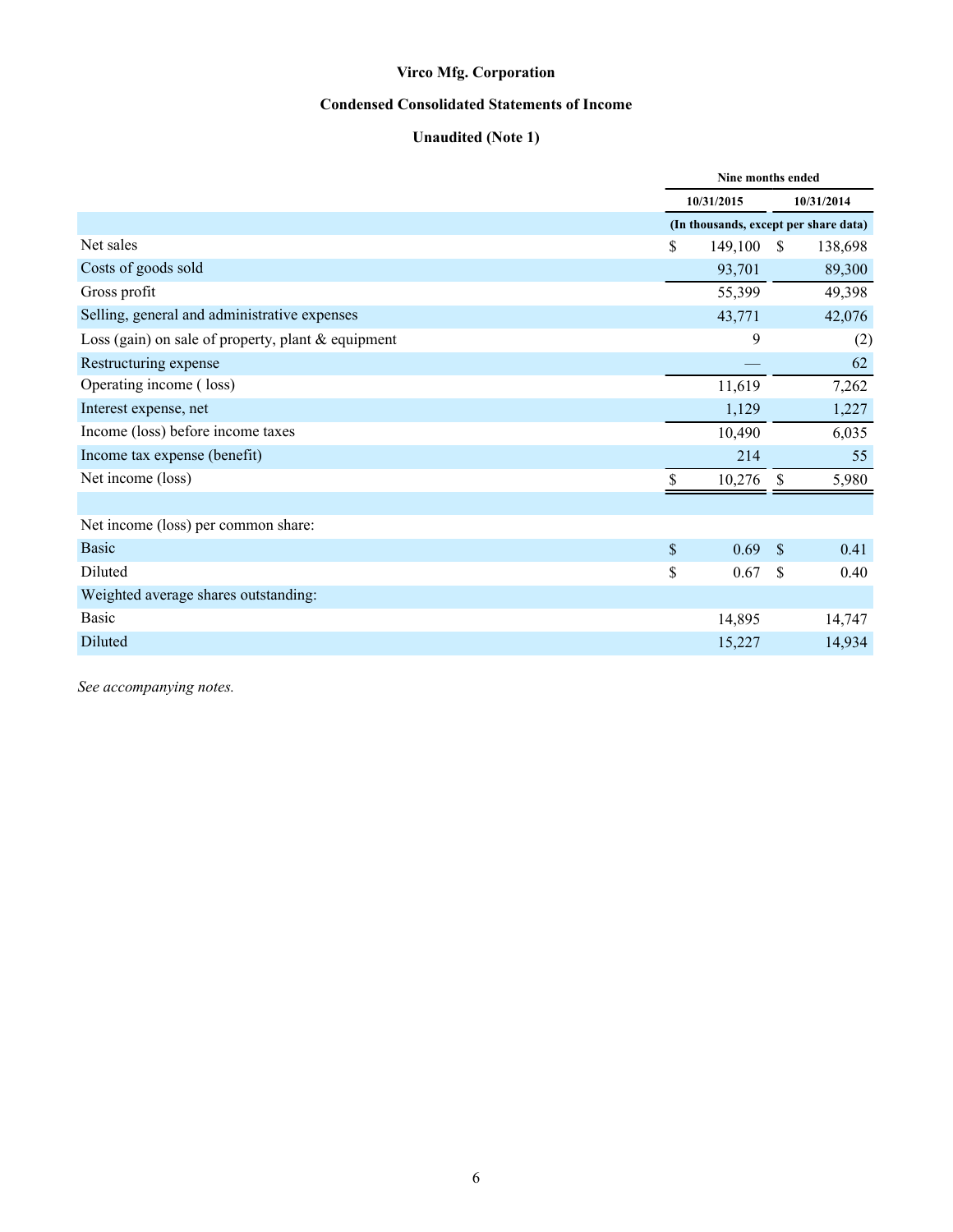## **Condensed Consolidated Statements of Comprehensive Income (Loss)**

## **Unaudited (Note 1)**

<span id="page-7-0"></span>

|   | Three months ended |            |                |  |  |  |
|---|--------------------|------------|----------------|--|--|--|
|   |                    |            | 10/31/2014     |  |  |  |
|   |                    |            |                |  |  |  |
| S | 6,003              |            | 4,632          |  |  |  |
|   |                    |            |                |  |  |  |
|   | 495                |            | 321            |  |  |  |
|   | 6.498              |            | 4.953          |  |  |  |
|   |                    | 10/31/2015 | (In thousands) |  |  |  |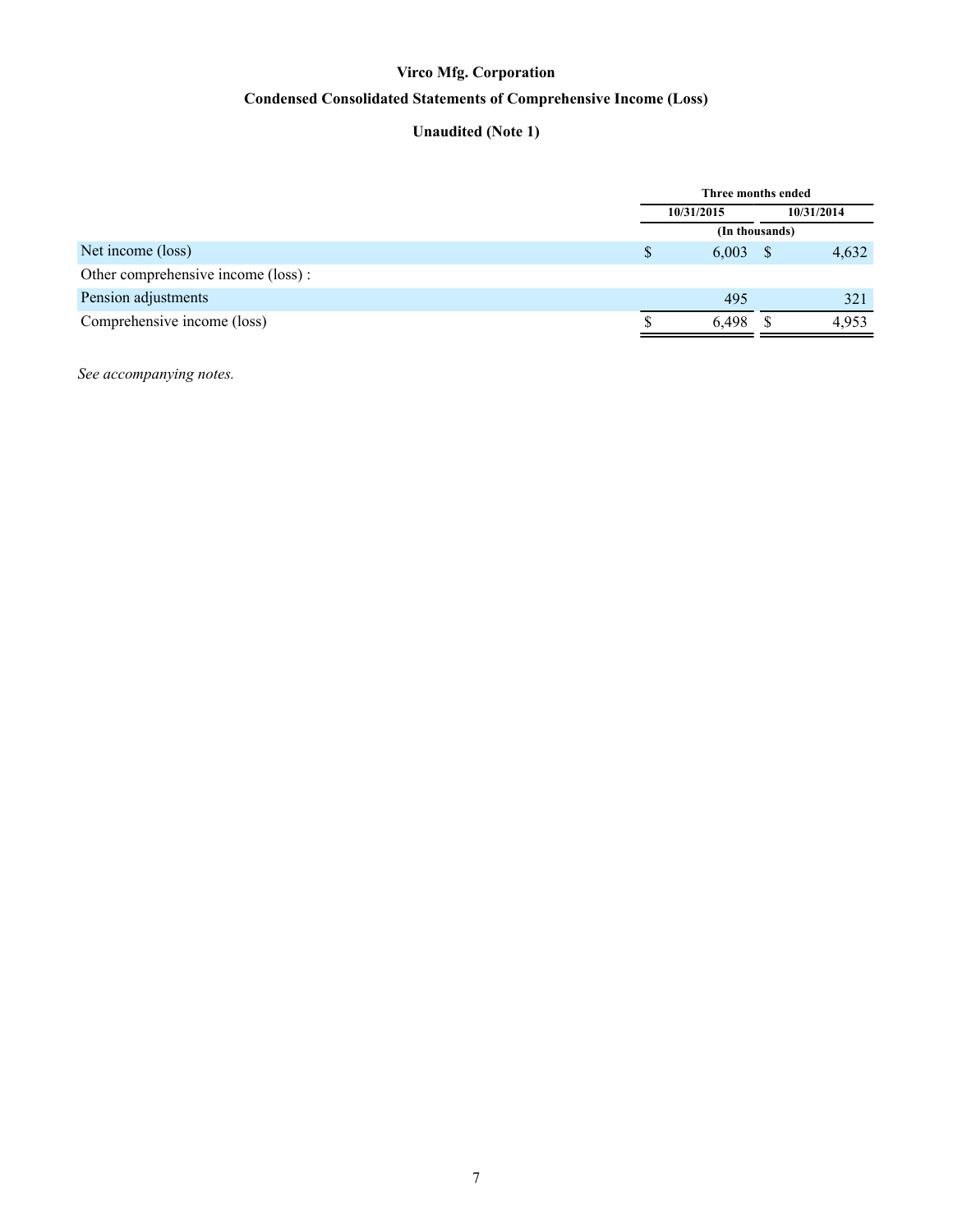## **Condensed Consolidated Statements of Comprehensive Income (Loss)**

## **Unaudited (Note 1)**

<span id="page-8-0"></span>

|                                    | Nine months ended |                |            |  |  |  |
|------------------------------------|-------------------|----------------|------------|--|--|--|
|                                    | 10/31/2015        |                | 10/31/2014 |  |  |  |
|                                    |                   | (In thousands) |            |  |  |  |
| Net income (loss)                  | \$<br>10,276      |                | 5,980      |  |  |  |
| Other comprehensive income (loss): |                   |                |            |  |  |  |
| Pension adjustments                | 1,485             |                | 963        |  |  |  |
| Comprehensive income (loss)        | 11.761            |                | 6,943      |  |  |  |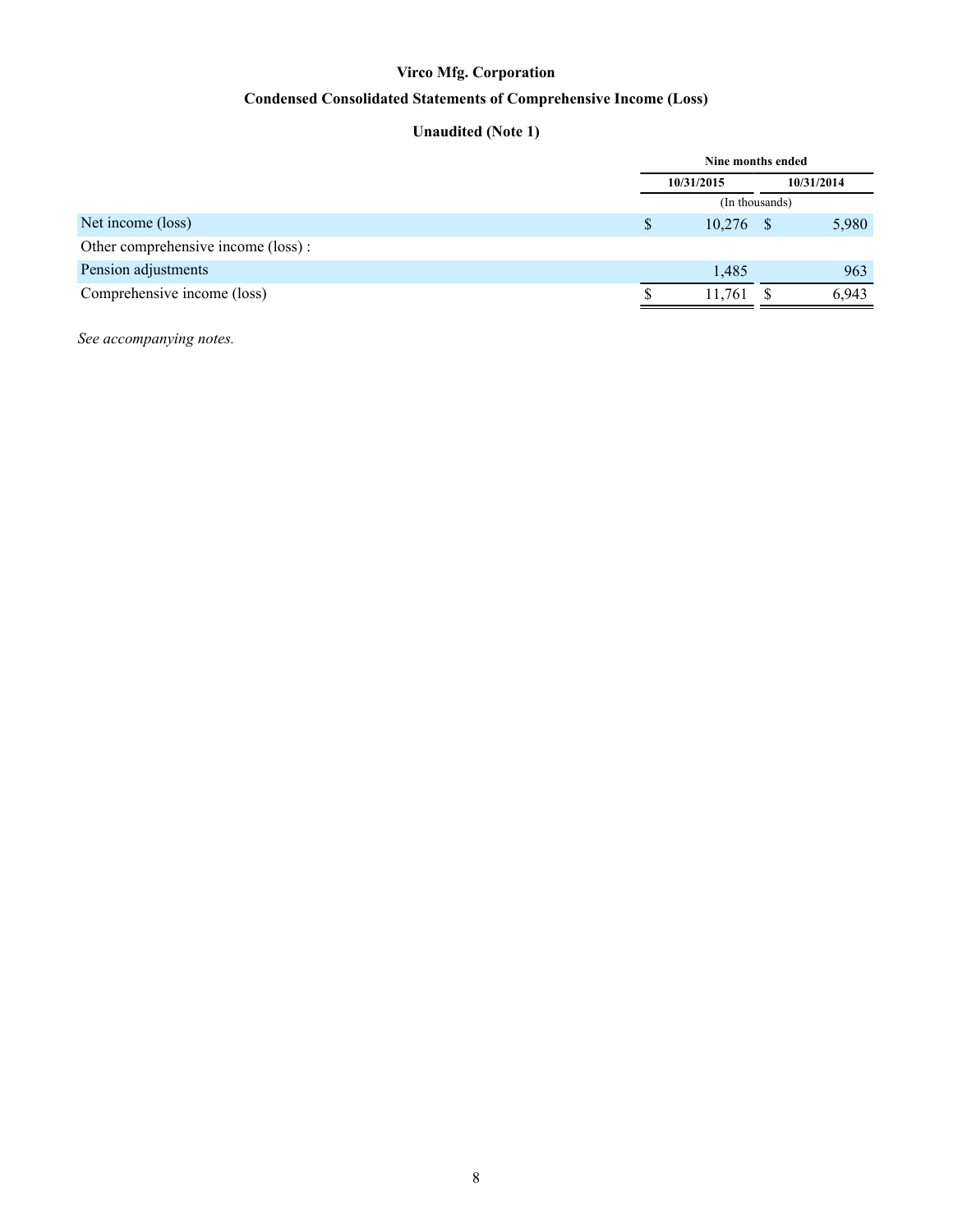#### **Condensed Consolidated Statements of Cash Flows**

## **Unaudited (Note 1)**

<span id="page-9-0"></span>

|                                                                                                    | Nine months ended |                |             |           |
|----------------------------------------------------------------------------------------------------|-------------------|----------------|-------------|-----------|
|                                                                                                    |                   | 10/31/2015     | 10/31/2014  |           |
|                                                                                                    |                   | (In thousands) |             |           |
| <b>Operating activities</b>                                                                        |                   |                |             |           |
| Net income (loss)                                                                                  | \$                | 10,276         | - \$        | 5,980     |
| Adjustments to reconcile net income (loss) to net cash provided by (used in) operating activities: |                   |                |             |           |
| Depreciation and amortization                                                                      |                   | 3,518          |             | 3,300     |
| Provision for doubtful accounts                                                                    |                   | 58             |             | 115       |
| (Gain) loss on sale of property, plant and equipment                                               |                   | 9              |             | (2)       |
| Deferred income taxes                                                                              |                   | 179            |             | 36        |
| Stock-based compensation                                                                           |                   | 370            |             | 380       |
| Amortization of net actuarial (gain) loss for pension plans, net of tax                            |                   | 1,485          |             | 963       |
| Changes in operating assets and liabilities:                                                       |                   |                |             |           |
| Trade accounts receivable                                                                          |                   | (9, 814)       |             | (6, 423)  |
| Other receivables                                                                                  |                   | (98)           |             | (3)       |
| Inventories                                                                                        |                   | (490)          |             | (646)     |
| Income taxes                                                                                       |                   | (2)            |             | (9)       |
| Prepaid expenses and other current assets                                                          |                   | (292)          |             | 307       |
| Accounts payable and accrued liabilities                                                           |                   | 5,095          |             | (1,044)   |
| Net cash provided by (used in) operating activities                                                |                   | 10,294         |             | 2,954     |
| <b>Investing activities</b>                                                                        |                   |                |             |           |
| Capital expenditures                                                                               |                   | (3, 583)       |             | (2, 584)  |
| Proceeds from sale of property, plant and equipment                                                |                   | 8              |             | 2         |
| Net cash provided by (used in) investing activities                                                |                   | (3,575)        |             | (2, 582)  |
| <b>Financing activities</b>                                                                        |                   |                |             |           |
| Proceeds from long-term debt                                                                       |                   | 31,960         |             | 33,750    |
| Repayment of long-term debt                                                                        |                   | (37, 348)      |             | (33, 827) |
| Common stock repurchased                                                                           |                   | (206)          |             | (130)     |
| Net cash provided by (used in) financing activities                                                |                   | (5, 594)       |             | (207)     |
|                                                                                                    |                   |                |             |           |
| Net increase (decrease) in cash                                                                    |                   | 1,125          |             | 165       |
| Cash at beginning of period                                                                        |                   | 470            |             | 1,051     |
| Cash at end of period                                                                              | \$                | 1,595          | $\mathbf S$ | 1,216     |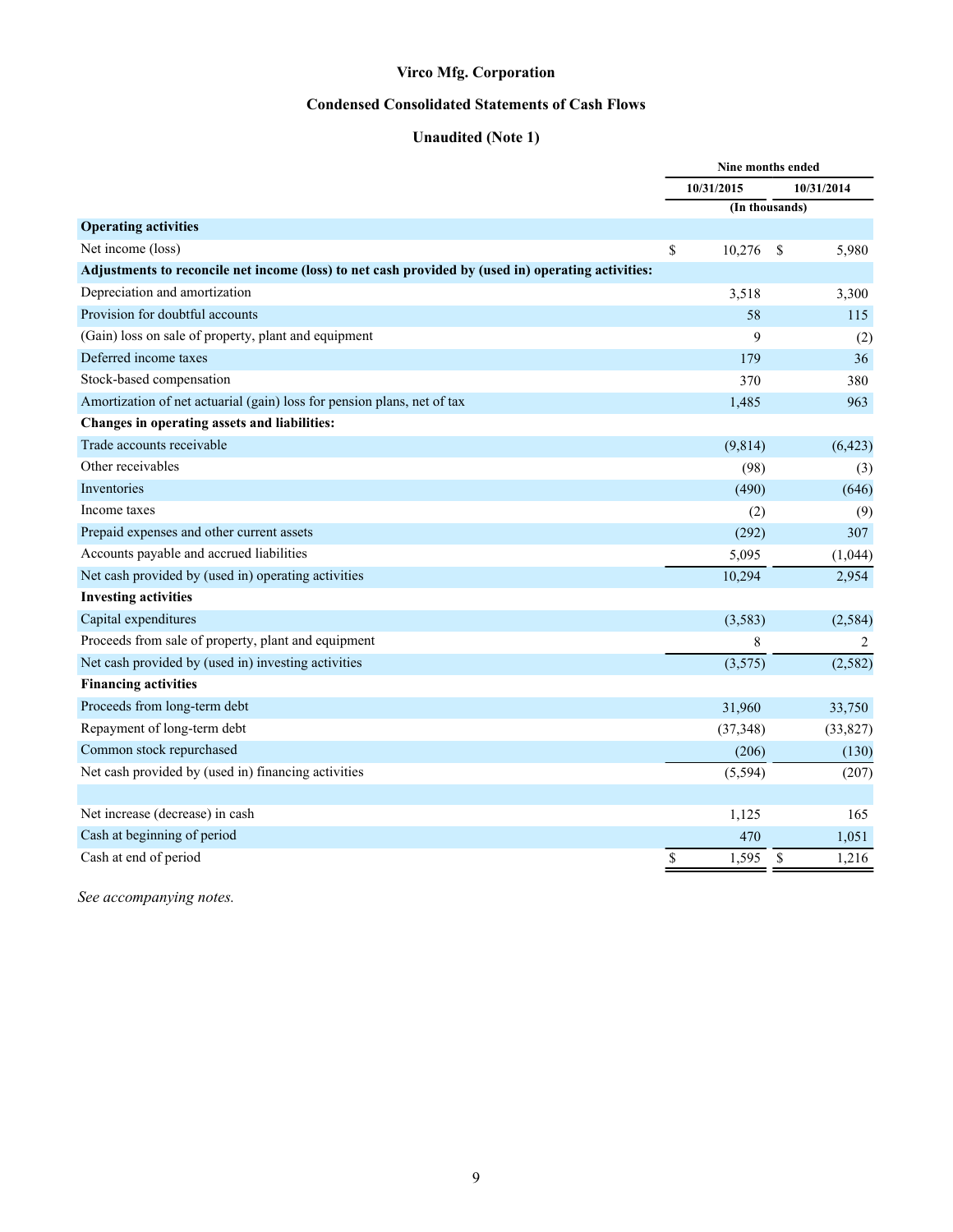#### **VIRCO MFG. CORPORATION**

#### **Notes to unaudited Condensed Consolidated Financial Statements**

#### **October 31, 2015**

#### <span id="page-10-0"></span>**Note 1. Basis of Presentation**

The accompanying unaudited condensed consolidated financial statements have been prepared in accordance with accounting principles generally accepted in the United States for interim financial information and pursuant to the rules and regulations of the Securities and Exchange Commission. Accordingly, they do not include all of the information and footnotes required by generally accepted accounting principles for complete financial statements. In the opinion of management, all adjustments (consisting of normal recurring accruals) considered necessary for a fair presentation have been included. Operating results for the nine months ended October 31, 2015, are not necessarily indicative of the results that may be expected for the fiscal year ending January 31, 2016. The balance sheet at January 31, 2015, has been derived from the audited financial statements at that date, but does not include all of the information and footnotes required by accounting principles generally accepted in the United States for complete financial statements. For further information, refer to the consolidated financial statements and footnotes thereto included in the Company's Annual Report on Form 10-K for the fiscal year ended January 31, 2015 ("Form 10-K"). All references to the "Company" refer to Virco Mfg. Corporation and its subsidiaries.

#### **Note 2. Correction of Immaterial Errors**

In connection with the preparation of the January 31, 2015 consolidated financial statements, the Company determined that certain payments directly made to customers, which were previously included in selling, general, and administrative expenses, should instead be reflected as decreases to net sales. The current year Condensed Consolidated Statement of Operations properly reflects payments directly made to customers as decreases to net sales. While the amounts included in prior year were considered to be immaterial, the Company elected to revise the presentation of previously reported amounts to be consistent with the presentation for the quarter ended October 31, 2015. The change resulted in decreases to net sales, gross margin and selling, general, and administrative expenses of \$379,000 and \$676,000 for the three and nine months ended October 31, 2014, respectively.

#### **Note 3. Seasonality**

The market for educational furniture is marked by extreme seasonality, with approximately 50% of the Company's total sales typically occurring from June to August each year, the Company's peak season. Hence, the Company typically builds and carries significant amounts of inventory during and in anticipation of this peak summer season to facilitate the rapid delivery requirements of customers in the educational market. This requires a large up-front investment in inventory, labor, storage and related costs as inventory is built in anticipation of peak sales during the summer months. As the capital required for this buildup generally exceeds cash available from operations, the Company has generally relied on third-party bank financing to meet cash flow requirements during the build-up period immediately preceding the peak season. In addition, the Company typically is faced with a large balance of accounts receivable during the peak season. This occurs for two primary reasons. First, accounts receivable balances typically increase during the peak season as shipments of products increase. Second, many customers during this period are government institutions, which tend to pay accounts receivable more slowly than commercial customers.

The Company's working capital requirements during and in anticipation of the peak summer season require management to make estimates and judgments that affect assets, liabilities, revenues and expenses, and related contingent assets and liabilities. On an ongoing basis, management evaluates its estimates, including those related to market demand, labor costs, and stocking inventory.

#### **Note 4. New Accounting Standards**

In May 2014, the Financial Accounting Standards Board ("FASB") issued Accounting Standards Update No. 2014-09, *Revenue from Contracts with Customers* ("ASU 2014-09") an updated standard on revenue recognition*.* This ASU will supersede the revenue recognition requirements in Accounting Standards Codification Topic 605, *Revenue Recognition*, and most industryspecific guidance. ASU 2014-09 provides enhancements to the quality and consistency of how revenue is reported while also improving comparability in the financial statements of companies reporting using US GAAP and International Financial Reporting Standards. The core principle of the new standard is for companies to recognize revenue to depict the transfer of goods or services to customers in amounts that reflect the consideration to which the Company expects to be entitled in exchange for those goods or services. In doing so the Company may be required to use more judgment and make more estimates than under current authoritative guidance. ASU 2014-09 will be effective for the Company in the first quarter of fiscal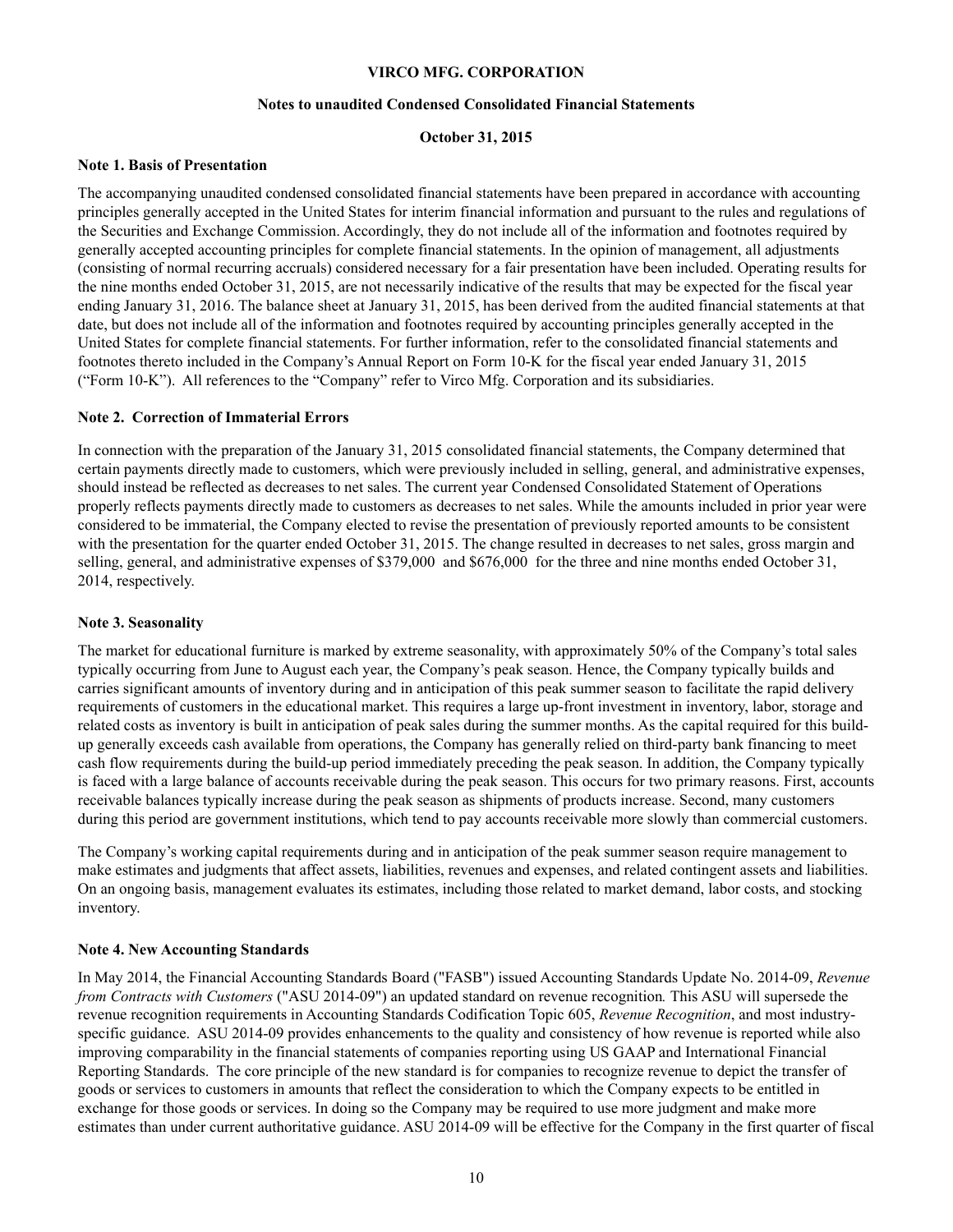2018 and may be applied on a full retrospective or modified retrospective approach. The Company is currently evaluating the impact the adoption of this standard will have on its consolidated financial statements.

In August 2014, the FASB issued ASU No. 2014-15, *Presentation of Financial Statements-Going Concern (Subtopic 205-40), Disclosure of Uncertainties about an Entity's Ability to Continue as a Going Concern.* This standard sets forth management's responsibility to evaluate, each reporting period, whether there is substantial doubt about our ability to continue as a going concern, and if so, to provide related footnote disclosures. The standard is effective for annual and interim reporting periods ending after December 15, 2016. We are currently evaluating this new standard and expect it to have no impact on our financial position and results of operations.

In April 2015, the FASB issued an Accounting Standards Update that requires reporting entities to present debt issuance costs as a direct deduction from the face amount of that note payable presented in the balance sheet. The Accounting Standards Update is effective for fiscal years, and for interim periods within those fiscal years, beginning after December 15, 2015, with early adoption permitted. A reporting entity is required to apply the amendments in the Accounting Standards Update retrospectively to all prior periods. The adoption of the Accounting Standards will have no impact on our consolidated financial statements.

In July 2015, the FASB issued authoritative guidance to simplify the subsequent measurement of inventories by replacing the lower of cost or market test with a lower of cost and net realizable value test. This guidance is effective for fiscal years beginning after December 15, 2016, which will be the Company's first quarter of fiscal 2018, and requires prospective adoption, with early adoption permitted. The adoption of this guidance is not expected to have a material impact on the Company's consolidated financial statements or related disclosures.

#### **Note 5. Inventories**

Inventories primarily consist of raw materials, work in progress, and finished goods of manufactured products. In addition, the Company maintains an inventory of finished goods purchased for resale. Inventories are stated at lower of cost or market and consist of materials, labor, and overhead. The Company determines the cost of inventory by the first-in, first-out method. The value of inventory includes any related production overhead costs incurred in bringing the inventory to its present location and condition. The Company records the cost of excess capacity as a period expense, not as a component of capitalized inventory valuation.

Management continually monitors production costs, material costs and inventory levels to determine that interim inventories are fairly stated.

#### **Note 6. Debt**

Outstanding balances (in thousands) for the Company's long-term debt were as follows:

|                       | 10/31/2015 |     | 1/31/2015      |  |      | 10/31/2014 |
|-----------------------|------------|-----|----------------|--|------|------------|
|                       |            |     | (in thousands) |  |      |            |
| Revolving credit line | S<br>4,018 |     | 9,366<br>S     |  | - \$ | 7,967      |
| Other                 |            | 114 | 153            |  |      | 204        |
| Total debt            | 4,132      |     | 9,519          |  |      | 8,171      |
| Less current portion  |            | 68  | 3,366          |  |      | 2,018      |
| Non-current portion   | 4.064<br>S |     | 6,153          |  |      | 6,153      |

On December 22, 2011, the Company entered into a Revolving Credit and Security Agreement (the "Credit Agreement") with PNC Bank, National Association ("PNC"). The credit agreement currently matures on December 22, 2017 and has a maximum availability of \$50,000,000, including sub-lines for letters of credit and equipment financing. Borrowings under the Credit Agreement bear interest at either the Alternate Base Rate (as defined in the Credit Agreement) plus 0.75% to 1.75% or the Eurodollar Currency Rate (as defined in the Credit Agreement) plus 1.75% to 2.75%. The interest rate at October 31, 2015 was 4%. Approximately \$13,331,000 was available for borrowing as of October 31, 2015.

The Credit Agreement prohibits the Company from issuing dividends or making payments with respect to the Company's capital stock, and contains numerous other covenants, including these financial covenants: (1) minimum tangible net worth, (2)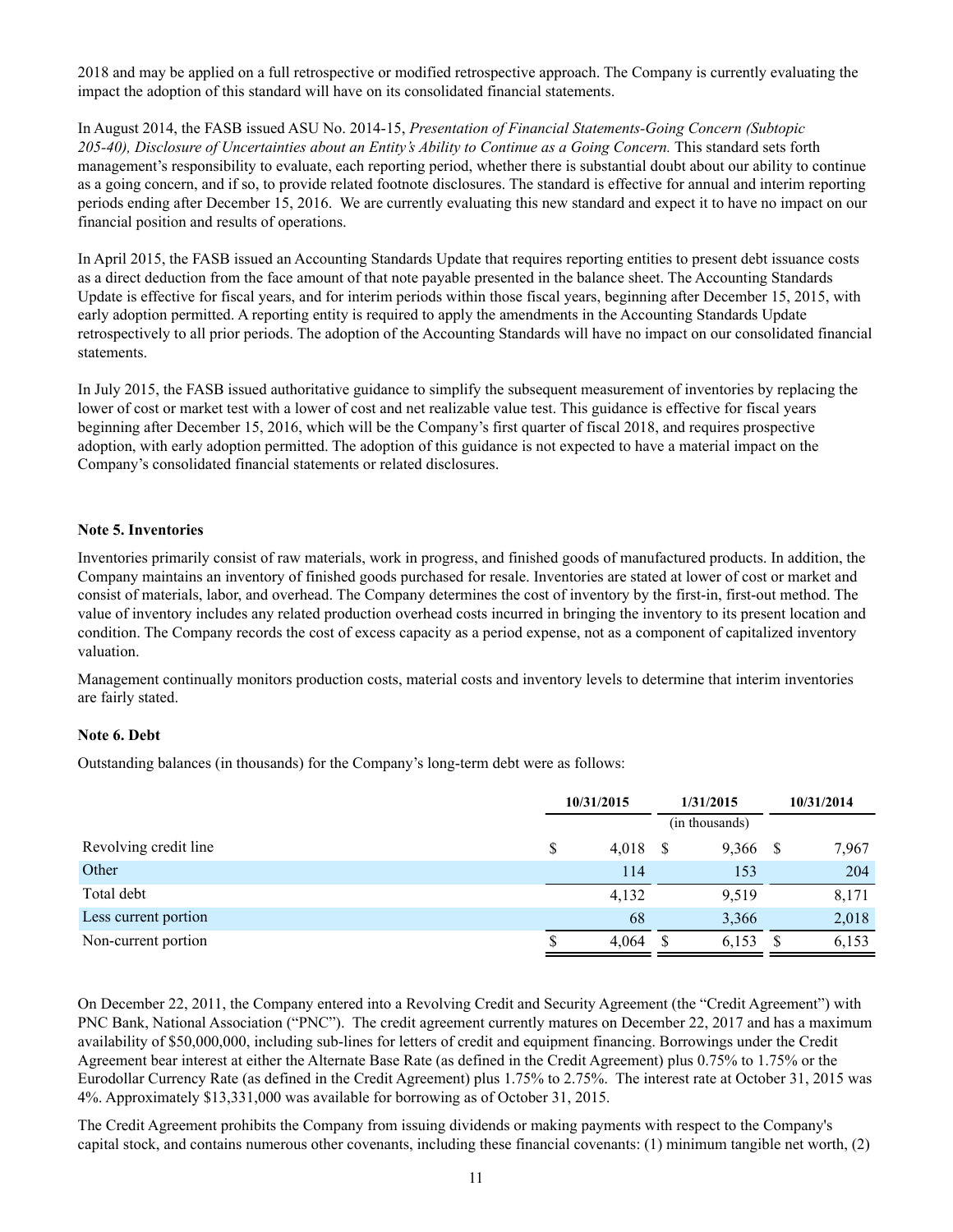fixed charge coverage ratio, and (3) minimum EBITDA amount, in each case as of the end of the relevant monthly, quarterly or annual measurement period. The Company was in compliance with its covenants during the first three quarters of 2015. Pursuant to the Credit Agreement, substantially all of the Company's accounts receivable are automatically and promptly swept to repay amounts outstanding under the Revolving Credit Facility upon receipt by the Company. In addition, the Credit Agreement contains a clean down provision that requires the Company to reduce borrowings under the line to less than \$6,000,000 for a period of 60 consecutive days each fiscal year. On June 18, 2015, the Company entered into Amendment No. 10 to the Credit Agreement which, among other things, increased the borrowing availability for the period from June 18, 2015 through August 15, 2015. On December 2, 2015, the Company entered into Amendment No. 11 to the Credit Agreement which, among other things, modified the clean down requirement, commencing in calendar year 2015, during the period between October 1st and December 31st of each year to permit Revolving Advances in the aggregate to exceed \$6,000,000 at any time for a period of 30 consecutive days during such period.

The Company believes that the Revolving Credit Facility will provide sufficient liquidity to meet its capital requirements for at least in the next 12 months. Management believes that the carrying value of debt approximated fair value at October 31, 2015 and 2014, as all of the long-term debt bears interest at variable rates based on prevailing market conditions.

#### **Note 7. Income Taxes**

The Company recognizes deferred income taxes under the asset and liability method of accounting for income taxes in accordance with the provisions of ASC No. 740, *Accounting for Income Taxes*. Deferred income taxes are recognized for differences between the financial statement and tax basis of assets and liabilities at enacted statutory tax rates in effect for the years in which the differences are expected to reverse. The effect on deferred taxes of a change in tax rates is recognized in income in the period that includes the enactment date. In assessing the realizability of deferred tax assets, the Company considers the scheduled reversal of deferred tax liabilities, projected future taxable income, and tax planning strategies in making this assessment. The ultimate realization of deferred tax assets is dependent upon the generation of future taxable income or reversal of deferred tax liabilities during the periods in which those temporary differences become deductible. Based on this consideration, the Company determined the realization of a majority of the net deferred tax assets do not meet the more likely than not criteria and a valuation allowance was recorded against the majority of the net deferred tax assets at October 31, 2015. The effective tax rate for the quarter ended October 31, 2015 was impacted by the valuation allowance recognized against state deferred tax assets and discrete items associated with non-taxable permanent differences.

The years ended January 31, 2012, January 31, 2014 and subsequent years remain open for examination by the IRS. The fiscal years ended January 31, 2011 and subsequent years remain open for examination by state tax authorities. The Company is not currently under IRS or state examination.

As of October 31, 2015, the Company has \$137,000 of uncertain tax positions accrued. The specific timing of when the resolution of each tax position will be reached is uncertain. As of October 31, 2015, we do not believe that there are any positions for which it is reasonably possible that the total amount of unrecognized tax benefits will significantly increase or decrease within the next 12 months.

#### **Note 8. Net Income (Loss) per Share**

|                                                                                               | <b>Three Months Ended</b> |        |               |                                       |          |            | <b>Nine Months Ended</b> |        |  |
|-----------------------------------------------------------------------------------------------|---------------------------|--------|---------------|---------------------------------------|----------|------------|--------------------------|--------|--|
|                                                                                               | 10/31/2015<br>10/31/2014  |        | 10/31/2015    |                                       |          | 10/31/2014 |                          |        |  |
|                                                                                               |                           |        |               | (In thousands, except per share data) |          |            |                          |        |  |
| Net income (loss)                                                                             | \$                        | 6,003  | S             | 4,632                                 | -S       | 10,276     | S                        | 5,980  |  |
| Weighted average shares outstanding                                                           |                           | 14,971 |               | 14,824                                |          | 14,895     |                          | 14,747 |  |
| Net effect of dilutive share-based on the treasury stock<br>method using average market price |                           | 353    |               | 230                                   |          | 332        |                          | 187    |  |
| Totals                                                                                        |                           | 15,324 |               | 15,054                                |          | 15,227     |                          | 14,934 |  |
|                                                                                               |                           |        |               |                                       |          |            |                          |        |  |
| Net income (loss) per share - basic                                                           | \$                        | 0.40   | <sup>\$</sup> | 0.31                                  | - \$     | 0.69       | S                        | 0.41   |  |
| Net income (loss) per share - diluted                                                         | \$                        | 0.39   | <sup>\$</sup> | 0.31                                  | <b>S</b> | 0.67       | <sup>\$</sup>            | 0.40   |  |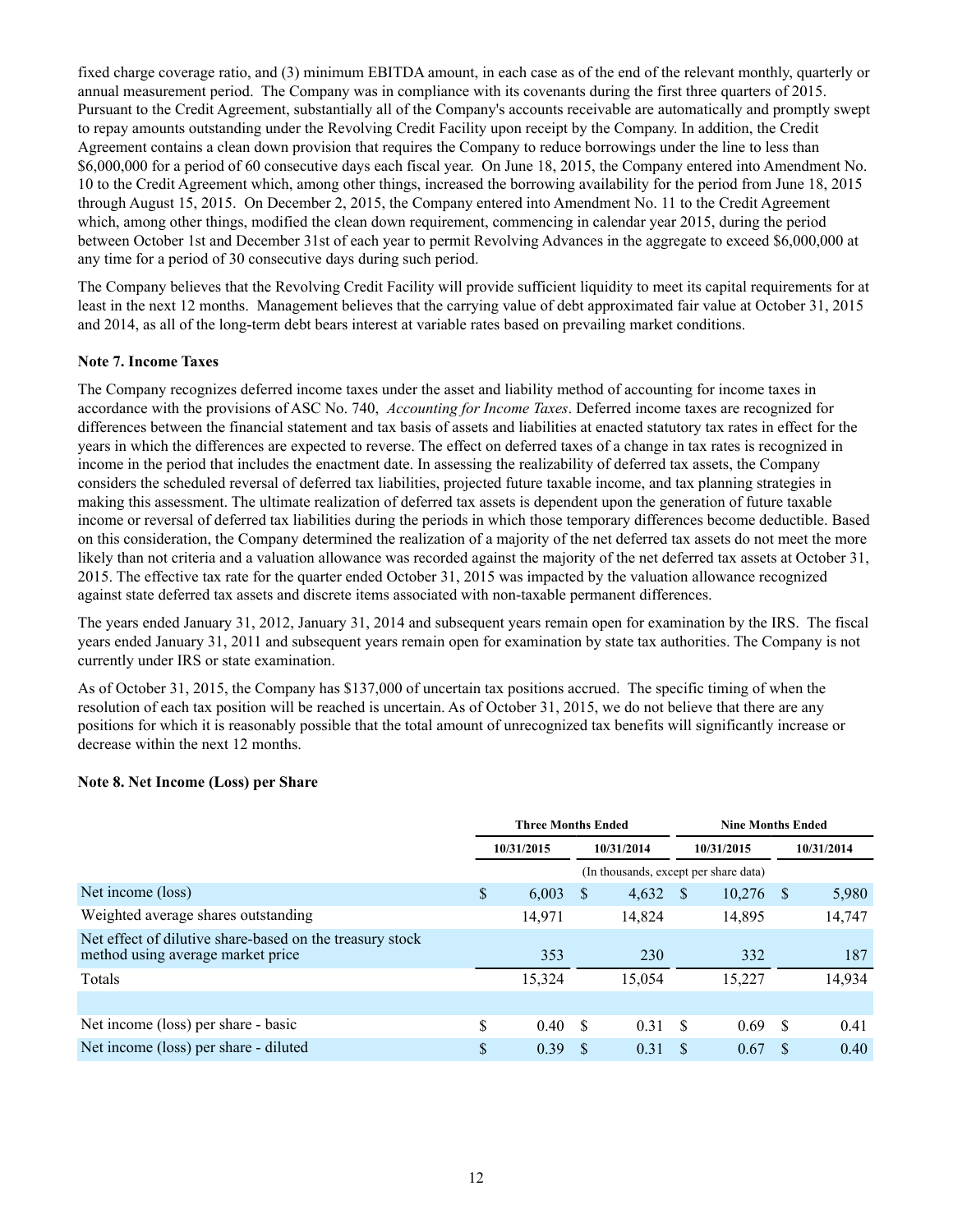#### **Note 9. Stock-Based Compensation and Stockholders' Rights**

#### **Stock Incentive Plans**

The Company's two stock plans are the 2011 Employee Stock Incentive Plan (the "2011 Plan") and the 2007 Employee Incentive Stock Plan (the "2007 Plan"). Under the 2011 Plan, the Company may grant an aggregate of 2,000,000 shares to its employees and non-employee directors in the form of stock options or awards. Restricted stock or stock units awarded under the 2011 Plan are expensed ratably over the vesting period of the awards. The Company determines the fair value of its restricted stock unit awards and related compensation expense as the difference between the market value of the awards on the date of grant less the exercise price of the awards granted. The Company granted 75,174 awards under the 2011 Plan during the nine month periods ended October 31, 2015. As of October 31, 2015, there were approximately 803,520 shares available for future issuance under the 2011 Plan.

Under the 2007 Plan, the Company may grant an aggregate of 1,000,000 shares to its employees and non-employee directors in the form of stock options or awards. Restricted stock or stock units awarded under the 2007 Plan are expensed ratably over the vesting period of the awards. The Company determines the fair value of its restricted stock unit awards and related compensation expense as the difference between the market value of the awards on the date of grant less the exercise price of the awards granted. The Company granted 0 awards under the 2007 Plan during 2015 and 0 awards under the 2007 Plan during the quarter ended October 31, 2015. As of October 31, 2015, there were approximately 13,075 shares available for future issuance under the 2007 Plan.

#### **Accounting for the Plans**

#### **Restricted Stock Unit Awards**

The following table presents a summary of restricted stock and stock unit awards at October 31, 2015 and 2014:

|                         |                     | <b>Expense for 3 months</b><br>ended |    |         |            |            |   |         |                                           |            |  |  |  | Unrecognized<br>Compensation<br>Cost at |
|-------------------------|---------------------|--------------------------------------|----|---------|------------|------------|---|---------|-------------------------------------------|------------|--|--|--|-----------------------------------------|
| <b>Units</b><br>Granted | Terms of<br>Vesting | 10/31/2015                           |    |         |            | 10/31/2015 |   |         |                                           | 10/31/2015 |  |  |  |                                         |
|                         |                     |                                      |    |         |            |            |   |         |                                           |            |  |  |  |                                         |
| 48,000                  | 4 years             | \$<br>8,000                          | \$ |         | S          | 13,000     | S |         | \$                                        | 118,000    |  |  |  |                                         |
| 27,174                  | 1 year              | 19,000                               |    |         |            | 33,000     |   |         |                                           | 44,000     |  |  |  |                                         |
| 28,626                  | 1 year              |                                      |    | 18,000  |            | 25,000     |   | 31,000  |                                           |            |  |  |  |                                         |
| 490,000                 | 5 years             | 60,000                               |    | 64,000  |            | 185,000    |   | 107,000 |                                           | 860,000    |  |  |  |                                         |
| 10,000                  | 1 year              |                                      |    |         |            |            |   | 12,000  |                                           |            |  |  |  |                                         |
| 71,430                  | 1 year              |                                      |    |         |            |            |   | 50,000  |                                           |            |  |  |  |                                         |
| 520,000                 | 5 years             | 37,000                               |    | 39,000  |            | 114,000    |   | 118,000 |                                           | 233,000    |  |  |  |                                         |
|                         |                     |                                      |    |         |            |            |   |         |                                           |            |  |  |  |                                         |
| 382,500                 | 5 years             |                                      |    |         |            |            |   | 62,000  |                                           |            |  |  |  |                                         |
|                         |                     | \$<br>124,000                        | \$ | 121,000 | \$         | 370,000    |   | 380,000 |                                           | 1,255,000  |  |  |  |                                         |
|                         |                     |                                      |    |         | 10/31/2014 |            |   | ended   | <b>Expense for 9 months</b><br>10/31/2014 |            |  |  |  |                                         |

#### **Note 10. Stockholders' Equity**

In June 2015, the Board of Directors terminated the Company's common stock repurchase plan. Prior to the termination, the Company did not repurchase any shares of its common stock during nine months ended October 31, 2015. Pursuant to the Company's Credit Agreement with PNC, the Company is prohibited from repurchasing any shares of its stock except in cases where a repurchase is financed by a substantially concurrent issuance of new shares of the Company's common stock.

#### **Note 11. Retirement Plans**

The Company and its subsidiaries cover certain employees under a noncontributory defined benefit retirement plan, entitled the Virco Employees' Retirement Plan (the "Pension Plan"). Benefits under the Employees Retirement Plan are based on years of service and career average earnings. As more fully described in the Form 10-K, benefit accruals under the Employees Retirement Plan were frozen effective December 31, 2003.

The Company also provides a supplementary retirement plan for certain key employees, the VIP Retirement Plan (the "VIP Plan"). The VIP Plan provides a benefit of up to 50% of average compensation for the last 5 years in the VIP Plan, offset by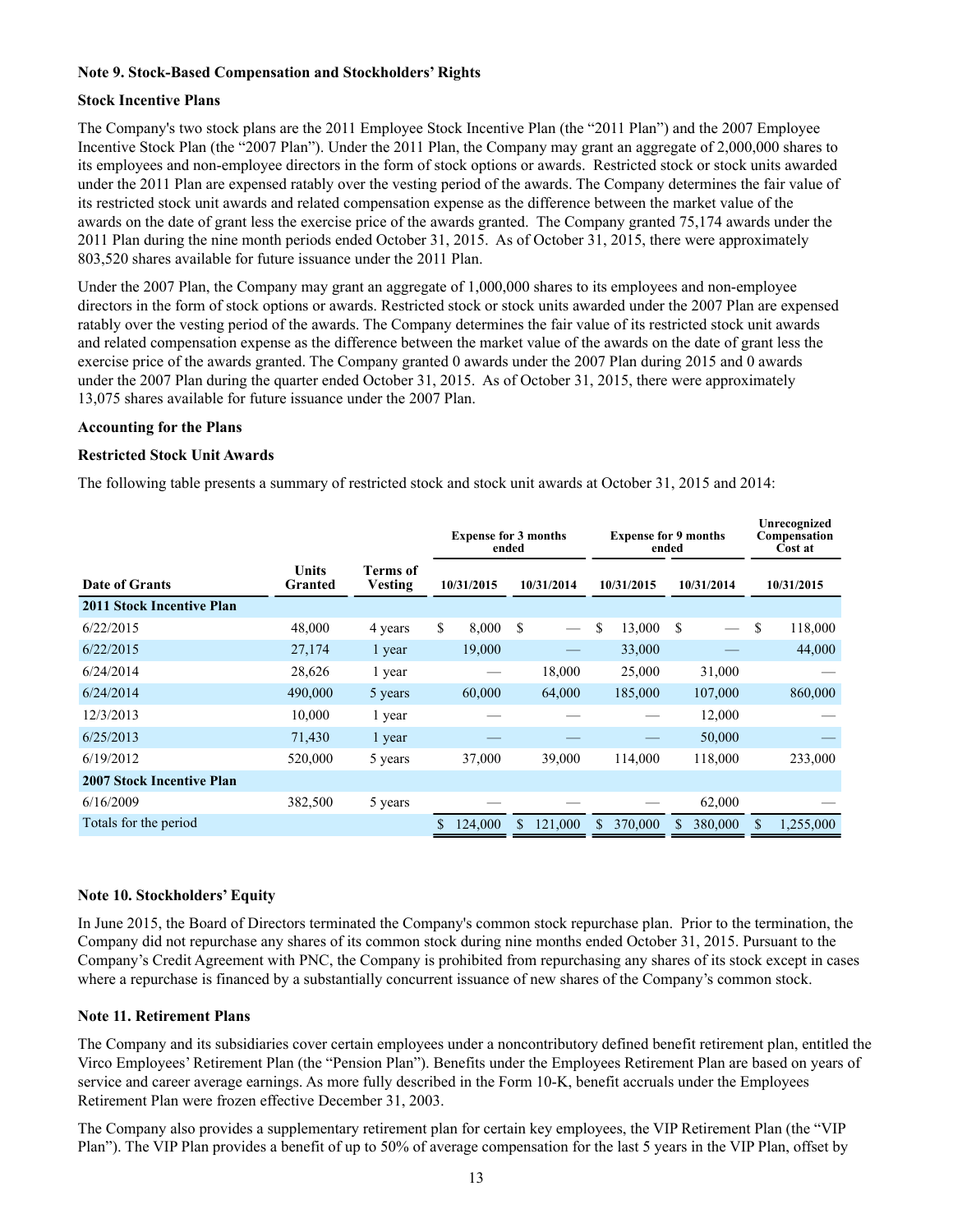benefits earned under the Pension Plan. As more fully described in the Form 10-K, benefit accruals under this plan were frozen effective December 31, 2003.

The Company also provides a non-qualified plan for certain former non-employee directors of the Company (the "Non-Employee Directors Retirement Plan"). The Non-Employee Directors Retirement Plan provides a lifetime annual retirement benefit equal to the director's annual retainer fee for the fiscal year in which the director terminated his or her position with the Board, subject to the director having provided 10 years of service to the Company. As more fully described in the Form 10-K, benefit accruals under this plan were frozen effective December 31, 2003.

The net periodic pension cost (income) for the Pension Plan, the VIP Plan, and the Non-Employee Directors Retirement Plan for the three months and nine months ended October 31, 2015 and 2014 were as follows (in thousands):

| <b>Three Months Ended</b> |       |            |                 |                                          |     |            |                                                         |            |              |            |            |
|---------------------------|-------|------------|-----------------|------------------------------------------|-----|------------|---------------------------------------------------------|------------|--------------|------------|------------|
| <b>Pension Plan</b>       |       |            | <b>VIP Plan</b> |                                          |     |            | <b>Non-Employee Directors</b><br><b>Retirement Plan</b> |            |              |            |            |
|                           |       |            |                 |                                          |     |            |                                                         |            |              |            |            |
|                           |       |            |                 |                                          |     |            | $\overline{\phantom{m}}$                                |            |              |            |            |
|                           | 324   |            |                 |                                          | 105 |            | 88                                                      |            | $\mathbf{3}$ |            | 4          |
|                           | (324) |            |                 |                                          |     |            |                                                         |            |              |            |            |
|                           |       |            |                 |                                          |     |            |                                                         |            |              |            |            |
|                           |       |            |                 |                                          |     |            |                                                         |            |              |            |            |
|                           |       |            |                 |                                          |     |            |                                                         |            |              |            |            |
|                           | 375   |            |                 |                                          | 120 |            | 45                                                      |            |              |            | (8)        |
|                           | 375   |            |                 |                                          | 225 |            | 133                                                     |            | $\mathbf{3}$ | S          | (4)        |
|                           |       | 10/31/2015 |                 | 10/31/2014<br>315<br>(275)<br>284<br>324 |     | 10/31/2015 |                                                         | 10/31/2014 |              | 10/31/2015 | 10/31/2014 |

|                                            | $\cdots$ |                     |            |                          |                 |     |               |                   |                                                         |            |   |            |
|--------------------------------------------|----------|---------------------|------------|--------------------------|-----------------|-----|---------------|-------------------|---------------------------------------------------------|------------|---|------------|
|                                            |          | <b>Pension Plan</b> |            |                          | <b>VIP Plan</b> |     |               |                   | <b>Non-Employee Directors</b><br><b>Retirement Plan</b> |            |   |            |
|                                            |          | 10/31/2015          | 10/31/2014 |                          | 10/31/2015      |     |               | 10/31/2014        |                                                         | 10/31/2015 |   | 10/31/2014 |
| Service cost                               |          | $\qquad \qquad -$   |            | $\overline{\phantom{m}}$ |                 |     |               | $\qquad \qquad -$ |                                                         |            |   |            |
| Interest cost                              |          | 972                 |            | 945                      |                 | 315 |               | 264               |                                                         | 9          |   | 12         |
| Expected return on plan assets             |          | (972)               |            | (825)                    |                 |     |               |                   |                                                         |            |   |            |
| Amortization of transition amount          |          |                     |            |                          |                 |     |               |                   |                                                         |            |   |            |
| Recognized (gain) loss due to curtailments |          |                     |            |                          |                 |     |               |                   |                                                         |            |   |            |
| Amortization of prior service cost         |          |                     |            |                          |                 |     |               |                   |                                                         |            |   |            |
| Recognized net actuarial (gain) loss       |          | 1,125               |            | 852                      |                 | 360 |               | 135               |                                                         |            |   | (24)       |
| Benefit cost                               |          | 1,125               |            | 972                      | \$              | 675 | <sup>\$</sup> | 399               | S                                                       | 9          | S | (12)       |

**Nine Months Ended**

#### **Note 12. Warranty Accrual**

The Company provides a warranty against all substantial defects in material and workmanship. In 2005 the Company extended its standard warranty from five years to 10 years. Effective February 1, 2014 the Company modified its warranty to a limited lifetime warranty. The new warranty effective February 1, 2014 is not anticipated to have a significant effect on warranty expense. The Company's warranty is not a guarantee of service life, which depends upon events outside the Company's control and may be different from the warranty period. The Company accrues an estimate of its exposure to warranty claims based upon both product sales data and an analysis of actual warranty claims incurred.

The following is a summary of the Company's warranty-claim activity for the three months and nine months ended October 31, 2015 and 2014.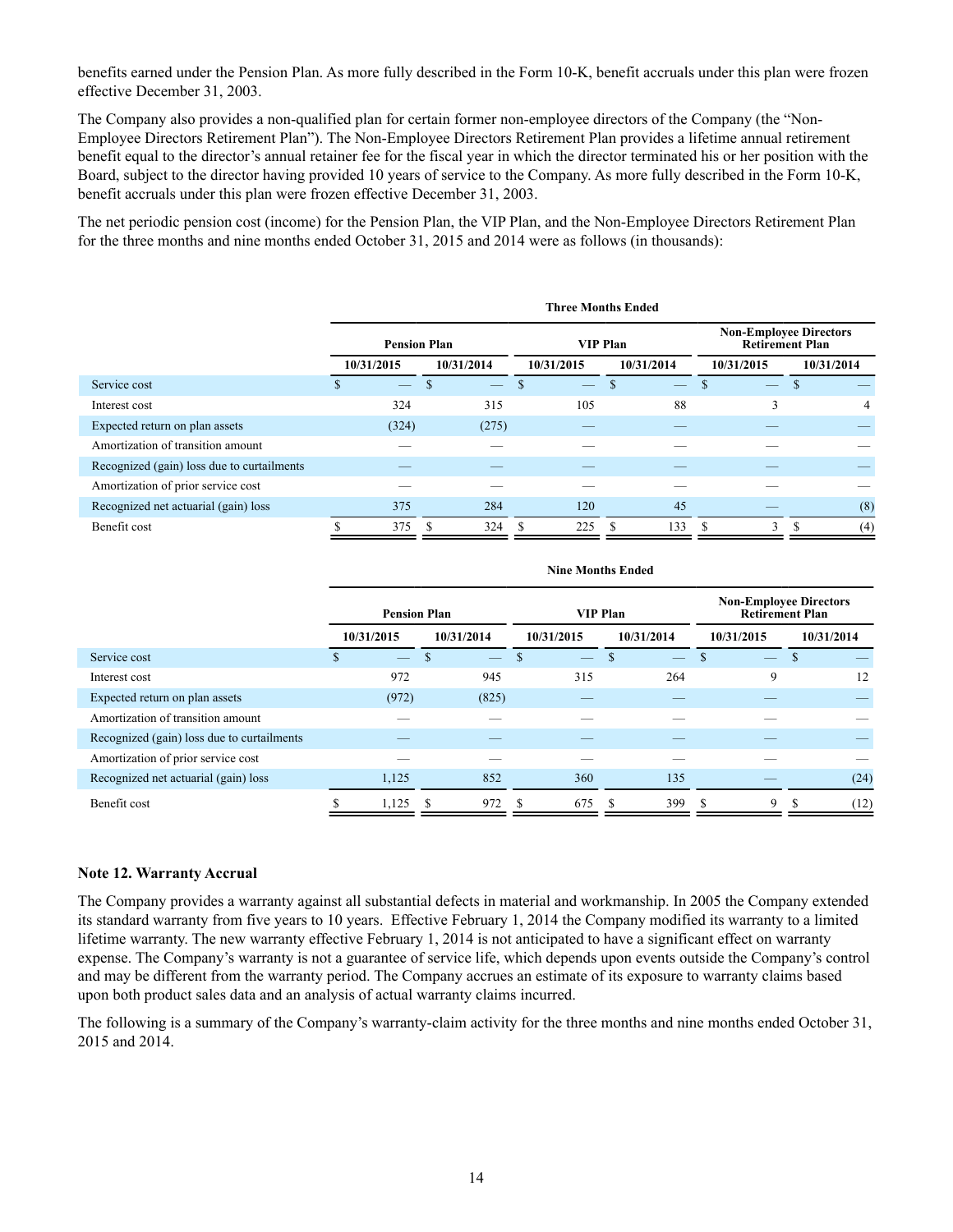|                   | <b>Three Months Ended</b> |       |            |                |            | <b>Nine Months Ended</b> |            |       |  |
|-------------------|---------------------------|-------|------------|----------------|------------|--------------------------|------------|-------|--|
|                   | 10/31/2015                |       | 10/31/2014 |                | 10/31/2015 |                          | 10/31/2014 |       |  |
|                   |                           |       |            | (In thousands) |            |                          |            |       |  |
| Beginning balance | \$                        | 1,000 |            | 1.000          | \$         | 950                      |            | 1,000 |  |
| Provision         |                           | 89    |            | 134            |            | 332                      |            | 352   |  |
| Costs incurred    |                           | (89)  |            | (134)          |            | (282)                    |            | (352) |  |
| Ending balance    |                           | 1,000 |            | 1,000          |            | 000,1                    |            | 1,000 |  |

#### **Note 13. Subsequent Events**

On December 2, 2015, the Company entered into Amendment No. 11 to the Credit Agreement which, among other things, modified the clean down requirement, commencing in calendar year 2015, during the period between October 1st and December 31st of each year to permit Revolving Advances in the aggregate to exceed \$6,000,000 at any time for a period of 30 consecutive days during such period.

We have evaluated subsequent events to assess the need for potential recognition or disclosure in this Quarterly Report on Form 10-Q. Such events were evaluated through the date these financial statements were issued. Based upon this evaluation, it was determined that, no subsequent events occurred that required recognition or disclosure in the financial statements.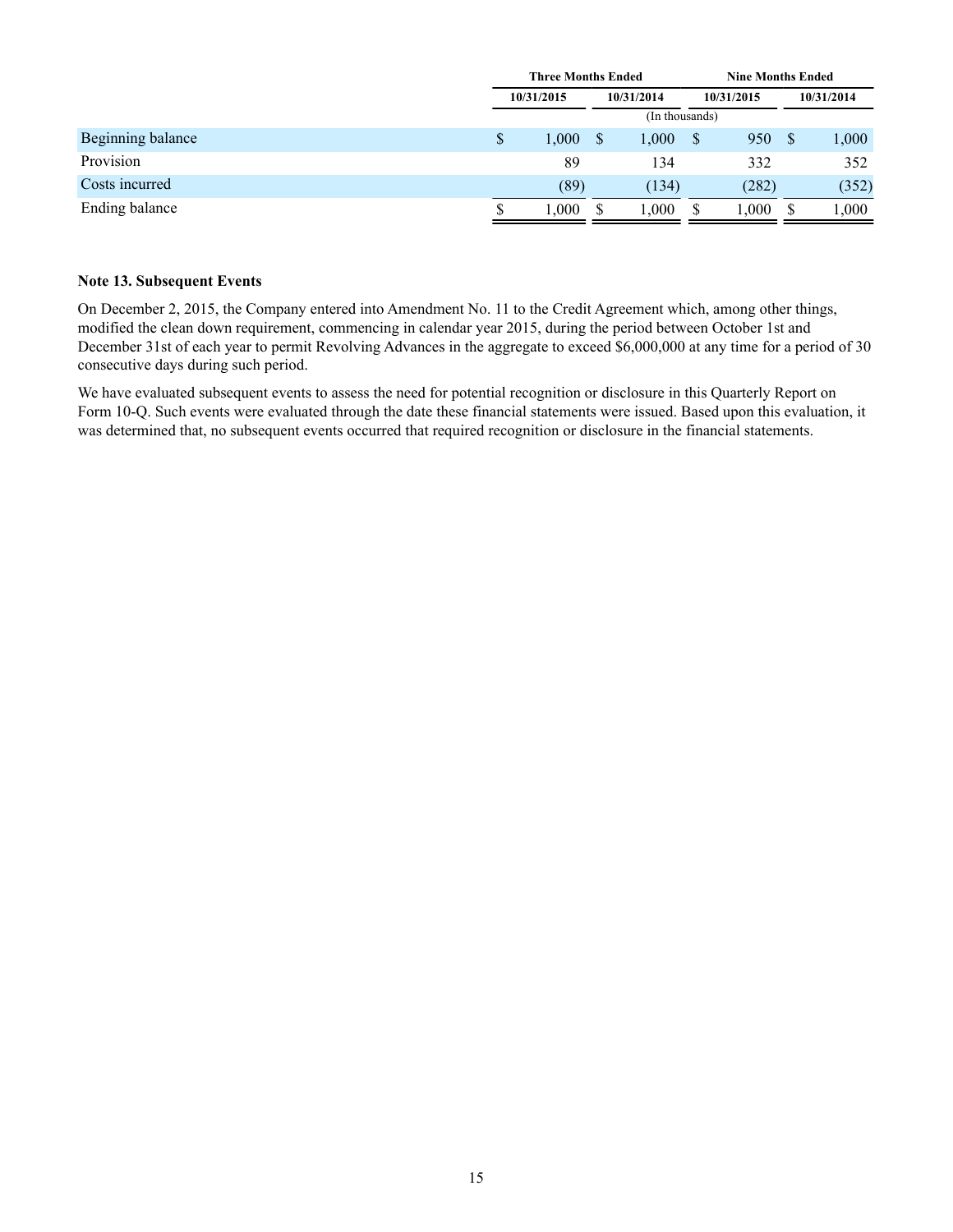#### <span id="page-16-0"></span>**Item 2. Management's Discussion and Analysis of Financial Condition and Results of Operations**

#### **Results of Operations**

The Company's business activity and results of operations for the three and nine month periods ended October 31, 2015 continue to show strength and improvement following the deep recessionary environment which began in 2008 and continued through 2013. Most states tax revenues have recovered to levels existing prior to the 2008 recession and the Company's order rates have been reflecting this improvement. However, bond funded new school construction and major renovations continue to remain at levels well below levels experienced prior to the recession.

Virco's business is extremely seasonal, with approximately 50% of the company's annual revenue occurring in the months of June, July, and August. Orders are nearly as seasonal with approximately 45% of annual orders received in May, June, and July. Typically, June is the largest month for orders followed by July. The current year more closely followed the traditional seasonal norms. The prior year experienced a shift in the timing of both orders and deliveries in the Company's primary market. Because the end of the second quarter falls in the middle of the summer, shifts in order and delivery patterns caused by weather, construction delays, or funding uncertainty can impact the portion of business reported in the second versus third quarter. Orders, which normally peak in June, peaked in July 2014. This shifted more deliveries into the third quarter, which began August 1, 2014. The impact of these factors is typically not significant for the nine months ended October 31.

Heading into the seasonally slow fourth quarter of November through January, business activity appeared to be moderating compared to the trend through the first part of the year. Year-to-date shipments plus our order backlog as of October 31, 2015 increased by 3% compared to the same metric last year. This represents a moderate decrease from the second where shipments plus order backlog increase by 6% compared to the prior year. Our order backlog at October 31, 2015 decreased by approximately \$6 million compared to the prior year.

For the three months ended October 31, 2015, the Company earned a pre-tax profit of \$6,140,000 compared to a pre-tax profit of \$4,400,000 in the same period last year.

Net sales for the three months ended October 31, 2015 increased to \$64,981,000, an increase of \$2,708,000, or 4.3%, compared to \$62,273,000 during the same period last year. The increase was primarily attributable to increases in selling prices.

Gross margin improved to 35.7% compared to 33.2% in the prior year. The increased gross margin was attributable to increased selling prices combined with stable material costs and efficiencies related to increased production levels.

Improvements in margin were offset by a slight increase in variable selling, general and administrative expenses. The increase in variable selling, general, and administrative expenses was primarily due to an accrual for performance bonuses. Interest expense decreased slightly compared to the prior year.

For the nine months ended October 31, 2015, the Company earned a pre-tax profit of \$10,490,000 compared to a pre-tax profit of \$6,035,000 in the same period last year.

Net sales for the nine months ended October 31, 2015 were \$149,100,000, an increase of \$10,402,000 or 7.5% increase, compared to \$138,698,000 in the same period last year. This increase was the result of an increase in selling price combined with an increase in unit volume.

Gross margin as a percentage of sales improved to 37.2% for the nine months ended October 31, 2015 compared to 35.6% in the same period last year. The improvement in gross margin was attributable to an increase in selling prices, stable material costs, and efficiencies related to increased production levels. Factory production hours for the nine months ended October 31, 2015 increased by 7% compared to the prior year primarily due to the corresponding increase in business activity.

Selling, general and administrative expenses for the nine months ended October 31, 2015 increased by approximately \$1,706,000 compared to the same period last year. This increase was the result of variable selling costs and an accrual for performance bonuses.

In the first nine months of 2015 the Company did not record significant income tax expense / (benefit). The effective income tax rate for the quarter ended October 31, 2015 was impacted by the valuation allowance and state income and franchise taxes.

#### **Liquidity and Capital Resources**

Interest expense decreased for the nine months ended October 31, 2015 compared to the same period last year. This is primarily due to lower average levels of borrowing under the Company's credit facility with PNC Bank to fund inventory. Borrowings under the Company's revolving line of credit with PNC Bank at October 31, 2015 decreased by approximately \$4,000,000 compared to October 31, 2014 primarily due to increased levels of cash from operations and timing of payables.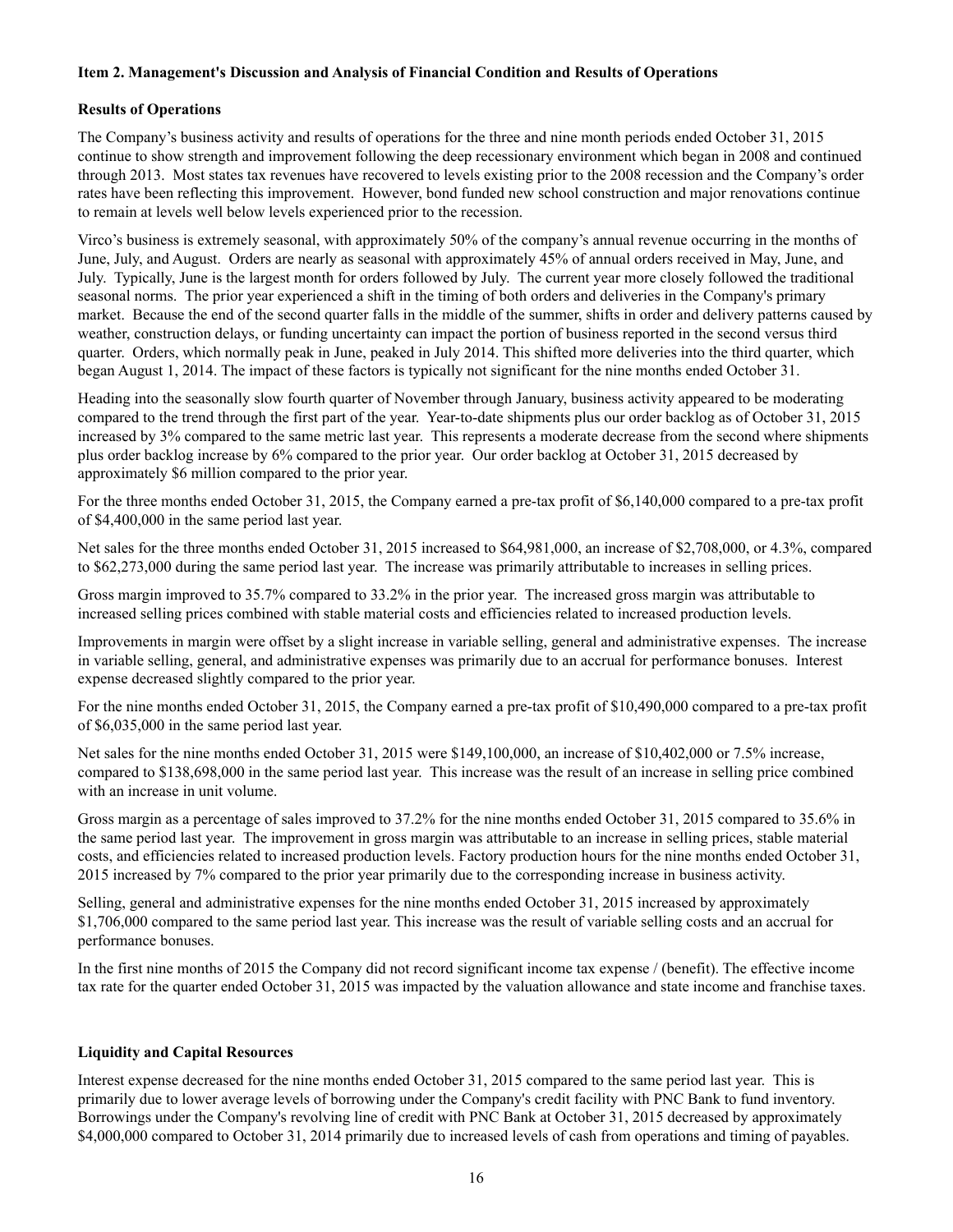Accounts receivable was greater at October 31, 2015 than at October 31, 2014 due to the timing of third quarter shipments. A larger portion of the current year third quarter revenue was shipped in September and October, which increased the receivable balance at October 31, 2015. The Company traditionally builds large quantities of inventory during the first and second quarters of each fiscal year in anticipation of seasonally high summer shipments. At the end of the third quarter, inventory increased by approximately \$490,000 compared to January 31, 2015 and decreased by \$1,258,000 compared to October 31, 2014. The seasonal fluctuation in inventory levels (including the typically large buildup in inventory during the first and second quarters) was financed through the Company's credit facility with PNC Bank and cash provided by operations.

For 2015 the Company adopted a goal of limiting capital spending to less than \$3,000,000 for fiscal year 2015, which is less than the Company's anticipated depreciation expense. Capital spending for the nine months ended October 31, 2015 exceeded our target and was \$3,583,000 compared to \$2,584,000 for the same period last year. The increase in capital expenditures was primarily attributable to increased spending on information systems. Capital expenditures are being financed through the Company's credit facility with PNC Bank and cash flow from operations.

Net cash provided by operating activities for the nine months ended October 31, 2015, was \$10,294,000 compared to \$2,954,000 for the same period last year. The increase was primarily attributable to improved profitability and slightly increased current liabilities offset by an increase in receivables. The Company has generally relied upon its cash flows from operations and unused borrowing capacity with PNC Bank (which was \$13,331,000 as of October 31, 2015) to fund the Company's capital expenditures and working capital needs.

The Company believes that cash flows from operations, together with the Company's unused borrowing capacity with PNC Bank will be sufficient to fund the Company's capital expenditures and working capital needs for the next twelve months.

#### **Off Balance Sheet Arrangements**

None.

#### **Critical Accounting Policies and Estimates**

The Company's critical accounting policies are outlined in its Form 10-K. There have been no changes in the quarter ended October 31, 2015.

#### **Forward-Looking Statements**

From time to time, including in this Quarterly Report on Form 10-Q for the quarterly period ended October 31, 2015, the Company or its representatives have made and may make forward-looking statements, orally or in writing, including those contained herein. Such forward-looking statements may be included in, without limitation, reports to stockholders, press releases, oral statements made with the approval of an authorized executive officer of the Company and filings with the Securities and Exchange Commission. The words or phrases "anticipates," "expects," "will continue," "believes," "estimates," "projects," or similar expressions are intended to identify "forward-looking statements" within the meaning of the Private Securities Litigation Reform Act of 1995. The results contemplated by the Company's forward-looking statements are subject to certain risks and uncertainties that could cause actual results to vary materially from anticipated results, including without limitation, availability of funding for educational institutions, availability and cost of materials, especially steel, availability and cost of labor, demand for the Company's products, competitive conditions affecting selling prices and margins, capital costs and general economic conditions. Such risks and uncertainties are discussed in more detail in the Company's Form 10-K.

The Company's forward-looking statements represent its judgment only on the dates such statements were made. By making any forward-looking statements, the Company assumes no duty to update them to reflect new, changed or unanticipated events or circumstances.

#### <span id="page-17-0"></span>**Item 3. Quantitative and Qualitative Disclosures about Market Risk**

Not applicable.

#### <span id="page-17-1"></span>**Item 4. Controls and Procedures**

#### **Disclosure Controls and Procedures**

The Company carried out an evaluation, under the supervision and with the participation of the Company's management, including its Principal Executive Officer along with its Principal Financial Officer**,** of the effectiveness of the design and operation of disclosure controls and procedures. Based upon the foregoing, the Company's Principal Executive Officer along with the Company's Principal Financial Officer concluded that the Company's disclosure controls and procedures (as such term is defined in Rules 13a-15(e) and 15d-15(e) under the Securities Exchange Act of 1934, as amended) were effective as of the end of the period covered by this Quarterly Report on Form 10-Q.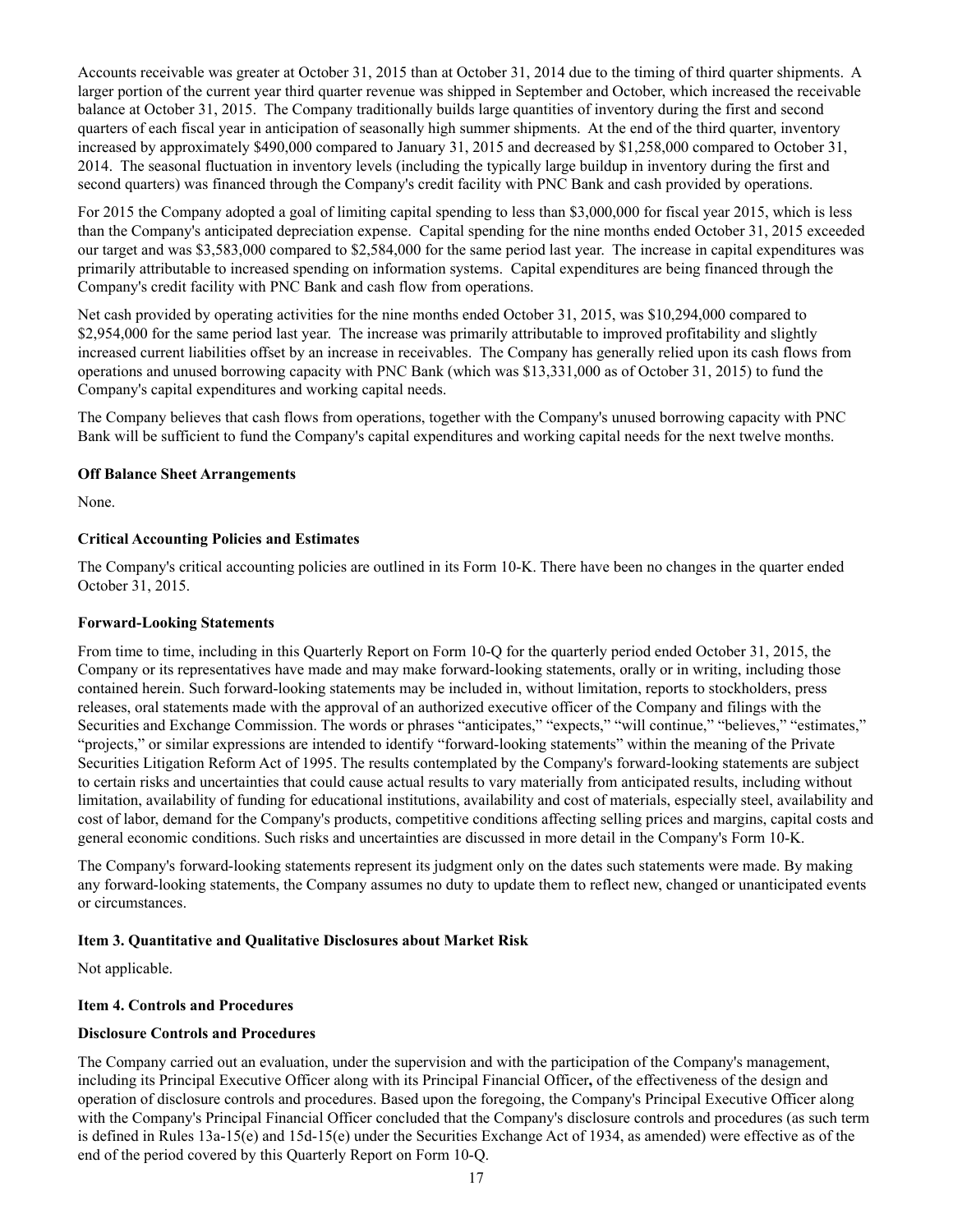#### **Changes in Internal Control Over Financial Reporting**

There was no change in the Company's internal control over financial reporting during the third fiscal quarter of 2015 that has materially affected, or is reasonably likely to materially affect, the Company's internal control over financial reporting.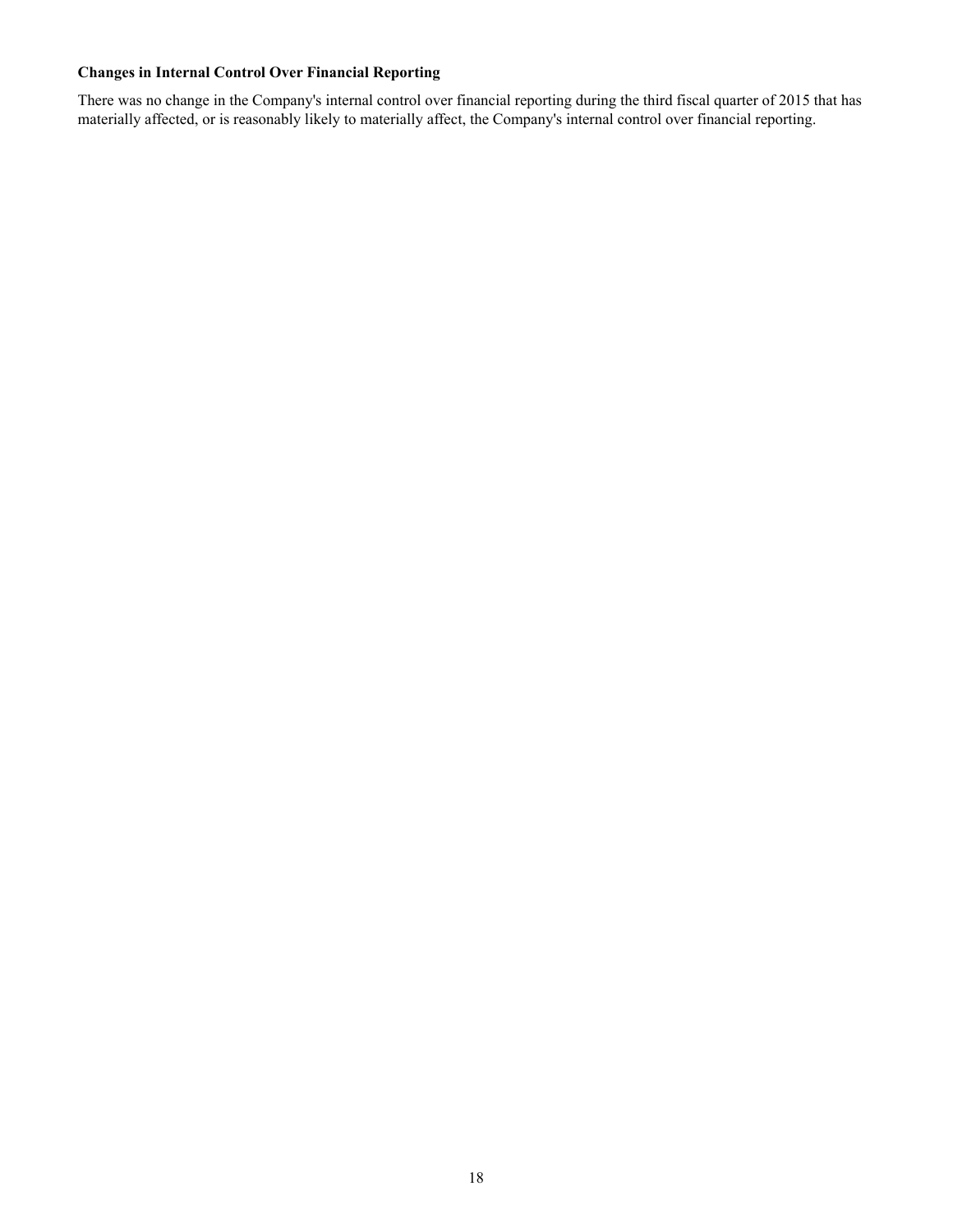#### **PART II — Other Information**

#### **Virco Mfg. Corporation**

#### <span id="page-19-1"></span><span id="page-19-0"></span>**Item 1. Legal Proceedings**

The Company has various legal actions pending against it arising in the ordinary course of business which, in the opinion of the Company, are not material in that management either expects that the Company will be successful on the merits of the pending cases or that any liabilities resulting from such cases will be substantially covered by insurance. While it is impossible to estimate with certainty the ultimate legal and financial liability with respect to these suits and claims, management believes that the aggregate amount of such liabilities will not be material to the results of operations, financial position, or cash flows of the Company.

#### <span id="page-19-2"></span>**Item 1A. Risk Factors**

Not applicable.

#### <span id="page-19-3"></span>**Item 2. [Unregistered Sales of Equity Securities, Use of Proceeds and Issuer Purchases of Equity Securities](#page-19-3)**

None.

#### <span id="page-19-5"></span>**Item 3. Defaults Upon Senior Securities**

None.

#### <span id="page-19-6"></span>**Item 4. Mine Safety Disclosures**

Not applicable.

#### <span id="page-19-7"></span>**Item 5. Other Information**

None.

#### <span id="page-19-4"></span>**Item 6. Exhibits**

Exhibit 10.1 - Eleventh Amendment to Revolving Credit and Security Agreement, dated as of December 2, 2015, by and among Virco Mfg. Corporation and Virco, Inc., as borrowers, and PNC Bank, National Association, as the lender and administrative agent.

Exhibit 31.1 — Certification of Robert A. Virtue, Chief Executive Officer, pursuant to Rules 13a-14 and 15d-14 of the Securities Exchange Act, as adopted pursuant to section 302 of the Sarbanes-Oxley Act of 2002.

Exhibit 31.2 — Certification of Robert E. Dose, Vice President, Finance, pursuant to Rules 13a-14 and 15d-14 of the Securities Exchange Act, as adopted pursuant to section 302 of the Sarbanes-Oxley Act of 2002.

Exhibit 32.1 — Certification of Principal Executive Officer and Principal Financial Officer pursuant to 18 U.S.C. Section 1350, as adopted pursuant to Section 906 of the Sarbanes-Oxley Act of 2002.

Exhibit 101.INS — XBRL Instance Document.

Exhibit 101.SCH — XBRL Taxonomy Extension Schema Document.

Exhibit 101.CAL — XBRL Taxonomy Extension Calculation Linkbase Document.

Exhibit 101.LAB — XBRL Taxonomy Extension Label Linkbase Document.

Exhibit 101.PRE — XBRL Taxonomy Extension Presentation Linkbase Document.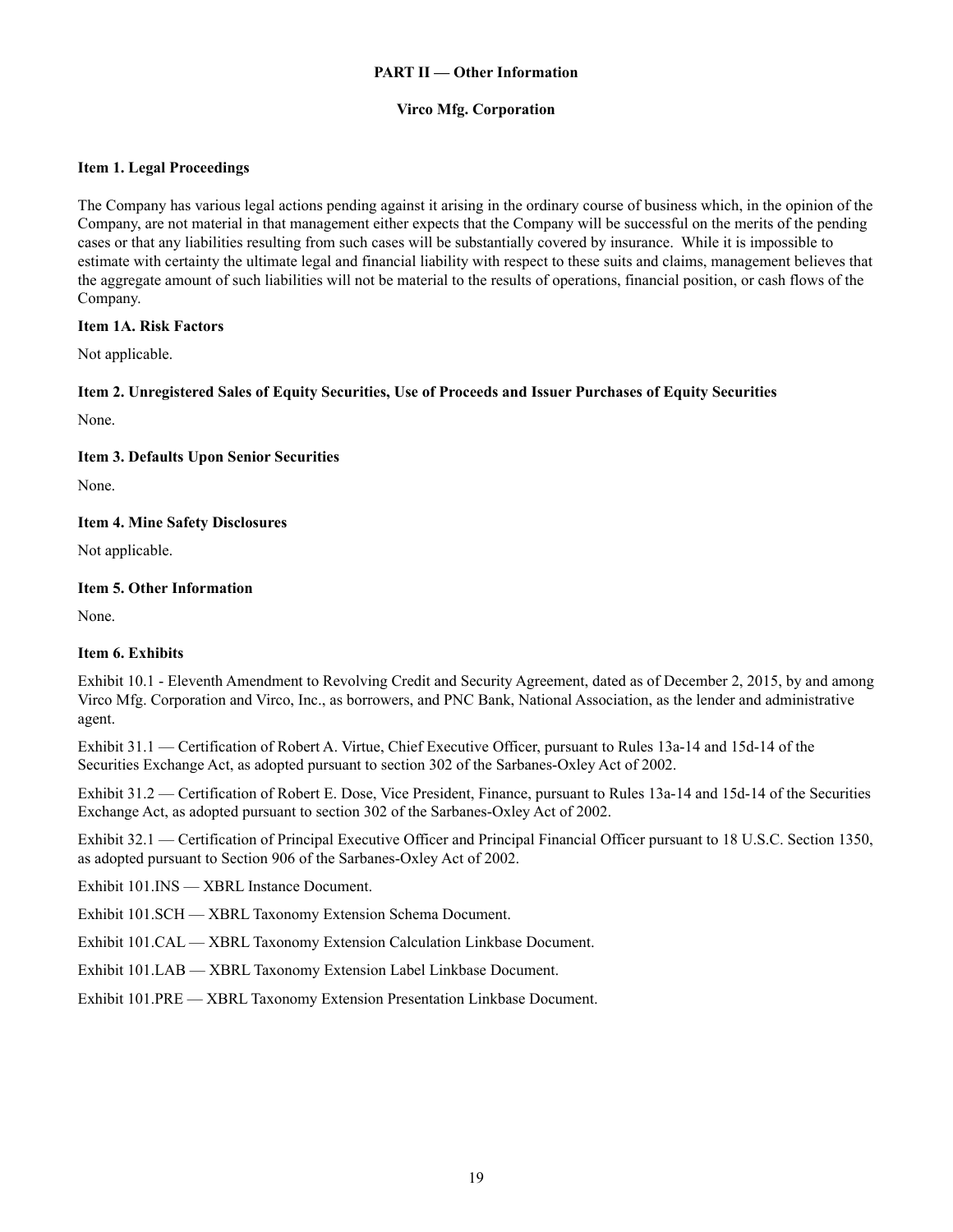## **SIGNATURES**

Pursuant to the requirements of the Securities Exchange Act of 1934, the registrant has duly caused this report to be signed on its behalf by the undersigned thereunto duly authorized.

VIRCO MFG. CORPORATION

Date: December 15, 2015 By: /s/ Robert E. Dose

*Robert E. Dose Vice President — Finance*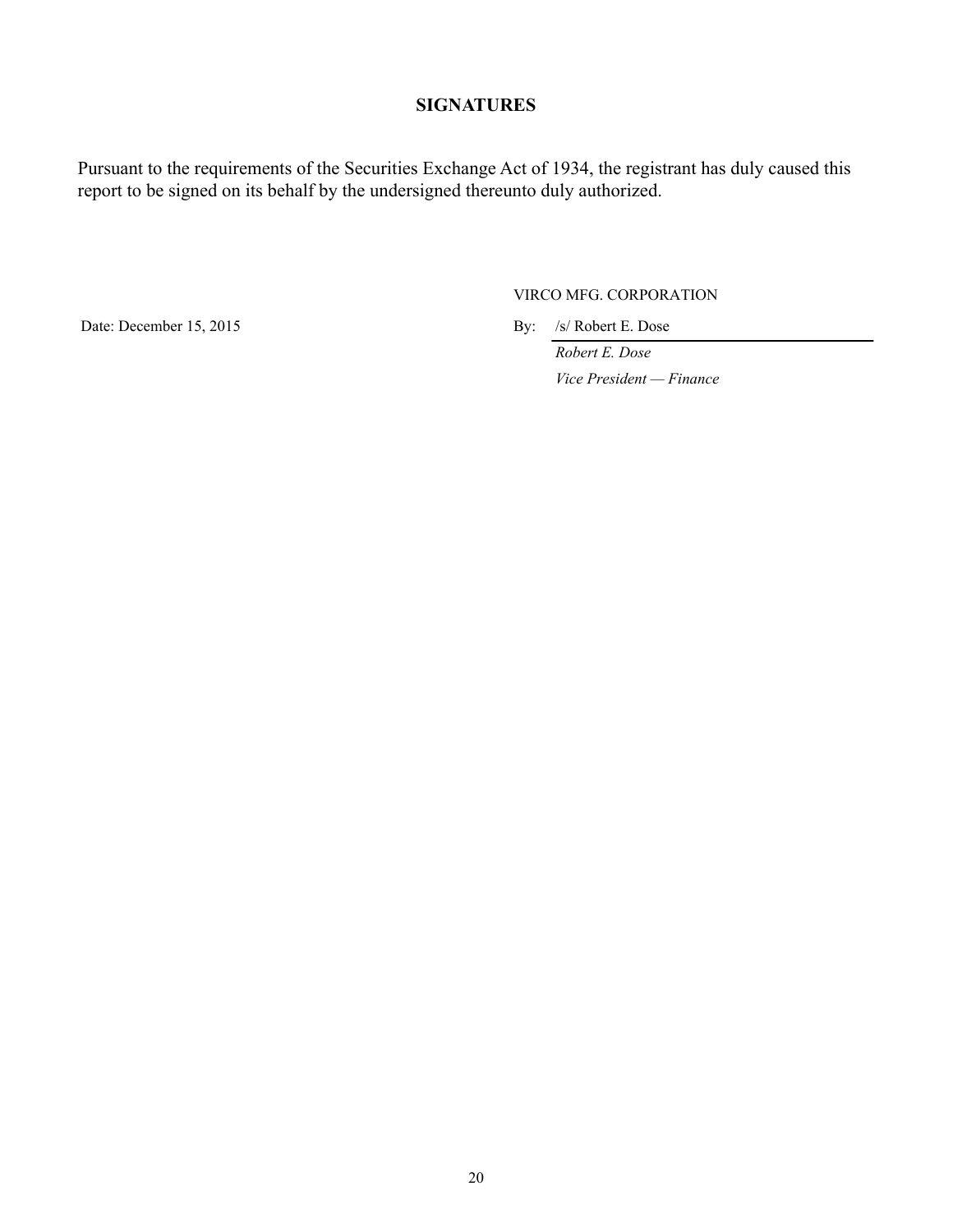## ELEVENTH AMENDMENT TO REVOLVING CREDIT AND SECURITY AGREEMENT

This ELEVENTH AMENDMENT TO REVOLVING CREDIT AND SECURITY AGREEMENT (this "**Amendment**") is entered into as of December 2, 2015, by and among VIRCO MFG. CORPORATION, a Delaware corporation ("**VMC**"), VIRCO INC., a Delaware corporation ("**Virco**", and together with VMC, "**Borrowers**" and, each individually, a "**Borrower**"), the financial institutions from time to time party to the Credit Agreement (as defined below) as lenders (collectively, "**Lenders**"), and PNC BANK, NATIONAL ASSOCIATION ("**PNC**"), as administrative agent for Lenders (PNC, in such capacity, "**Agent**"), with respect to the following:

A. Borrowers, Lenders and Agent have previously entered into that certain Revolving Credit and Security Agreement, dated as of December 22, 2011 (as amended, restated or otherwise modified from time to time, the "**Credit Agreement**").

B. Borrowers have requested that Agent and Lenders revise Section 2.1(a)(iii) of the Credit Agreement and make certain other amendments to the Credit Agreement. Agent and Lenders are agreeable to the Borrowers' requests but only on the terms and conditions set forth below.

NOW, THEREFORE, in consideration of the mutual conditions and agreements set forth in the Credit Agreement, the Loan Documents and this Amendment, and other valuable consideration, the receipt and sufficiency of which are hereby acknowledged, the parties hereby agree as follows:

1. Definitions Incorporated. Initially capitalized terms used but not otherwise defined in this Amendment have the respective meanings set forth in the Credit Agreement, as amended hereby.

2. Amendments to the Credit Agreement. The Credit Agreement is hereby amended as follows:

(a) The following new definitions are hereby added to Section 1.2 of the Credit Agreement in proper alphabetical order to read as follows:

> "'**Eleventh Amendment**'means the Eleventh Amendment to Revolving Credit and Security Agreement dated as of November \_\_, 2015 among Borrowers, the Lenders party thereto and Agent."

"'**Eleventh Amendment Date**' means November \_\_, 2015."

(b) Section 1.2 of the Credit Agreement is hereby further amended by amending and restating the following definition to read in its entirety as follows:

"'**Inventory Sublimit**' means (a) during the period commencing on December 1 of each fiscal year of VMC and ending on August 31 of such fiscal year, \$30,000,000, (b) during the period commencing on September 1 of each fiscal year of VMC and ending on October 31 of such fiscal year, \$20,000,000 and (c) during the period commencing on November 1 of each fiscal year of VMC and ending on the last day of November in such fiscal year, \$12,500,000."

(c) Section 2.1(a)(iii) of the Credit Agreement is hereby amended and restated in its entirety as follows:

> "(iii) with respect to each fiscal year of the Borrowers, during the respective period set forth below for such fiscal year, the amount applicable to such period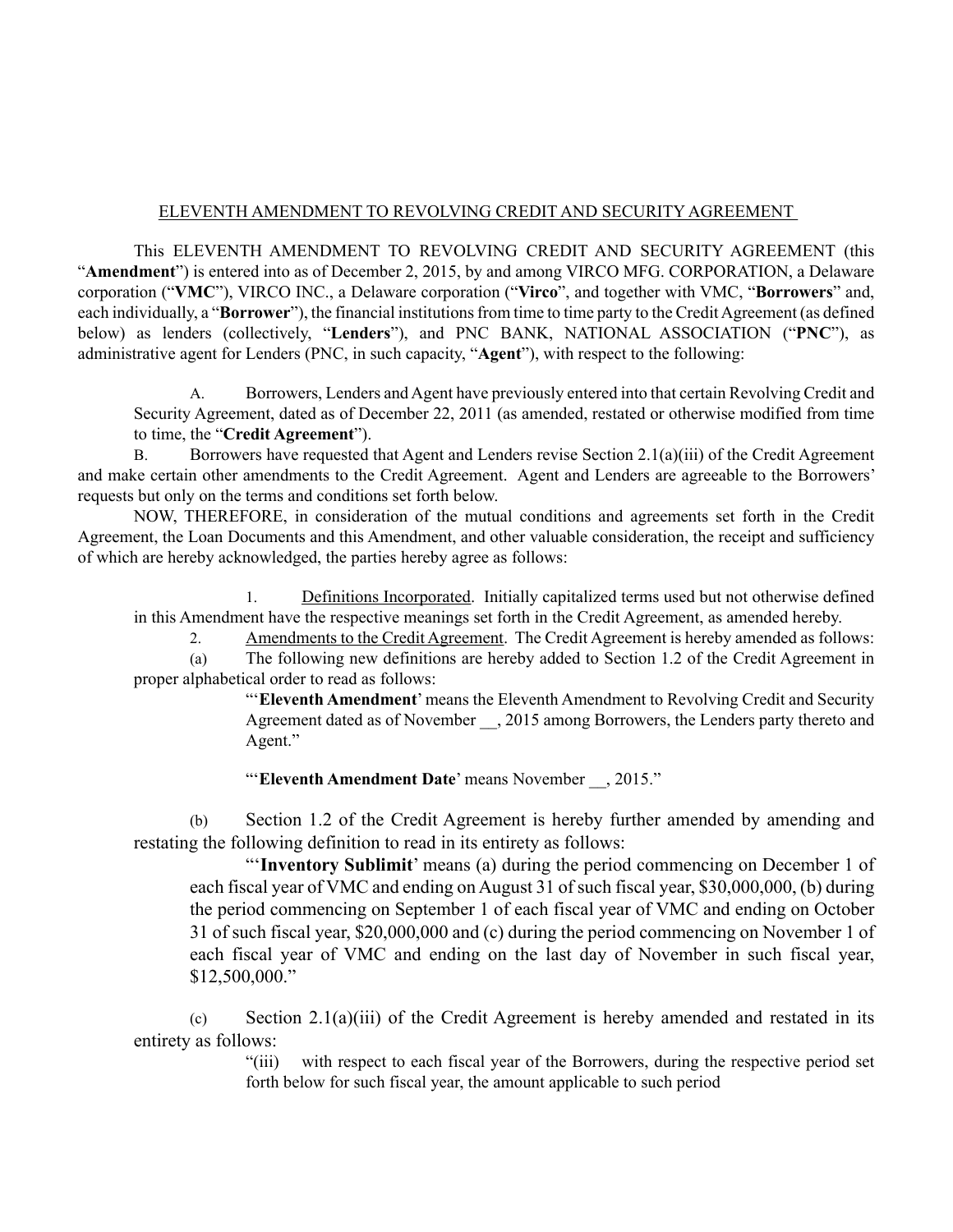| Period                              | Amount       |
|-------------------------------------|--------------|
| December 1 through February 28 (29) | \$8,000,000  |
| March                               | \$11,000,000 |
| April                               | \$14,000,000 |
| May                                 | \$14,000,000 |
| June                                | \$14,000,000 |
| July                                | \$11,000,000 |
| August 1 through 15                 | \$8,000,000  |

plus"

(c) Section 7.21 of the Credit Agreement is hereby amended and restated in its entirety as follows:

"**7.21** Clean Down. Commencing in calendar year 2015, during the period between October 1st and December 31st of each year, permit Revolving Advances in the aggregate to exceed \$6,000,000 at any time for a period of 30 consecutive days during such period."

3. Amendment Fee. On the date hereof, Borrowers shall pay to Agent, in addition to all other fees and charges set forth in the Credit Agreement, a non-refundable amendment fee of \$15,000, which fee may be charged to the Borrowers'Account as a Revolving Advance (the "**Amendment Fee**").

4. Conditions Precedent. The obligations of Agent and Lenders hereunder, and this Amendment, will be effective on the date (the "**Eleventh Amendment Effective Date**") of satisfaction of each of the following conditions precedent, each in a manner in form and substance acceptable to Agent:

(a) Representations and Warranties. The representations and warranties contained herein and in the Credit Agreement, as amended hereby, shall be true and correct in all material respects as of the date hereof as if made on the date hereof, except for such representations and warranties limited by their terms to a specific date, in which case each such representation and warranty shall be true and correct in all material respects as of such specific date;

(b) No Default. After giving effect to this Amendment, no Default or Event of Default shall have occurred and be continuing;

(c) Amendment. Borrowers shall have delivered to Agent an executed original of this Amendment;

(d) Fees. Borrowers shall have paid the Amendment Fee, or in Agent's discretion, Agent shall have charged the Amendment Fee to the Borrowers' Account as a Revolving Advance; and

(e) Other. All corporate and other proceedings, and all documents, instruments and other legal matters in connection with the transactions contemplated hereby shall be satisfactory in form and substance to Agent and its counsel.

5. Representations and Warranties. To induce Lenders and Agent to enter into this Amendment, each Borrower represents and warrants to Lenders and Agent as of the date hereof as follows:

(a) Such Borrower has full power, authority and legal right to enter into this Amendment and to perform all its respective Obligations hereunder. This Amendment has been duly executed and delivered by such Borrower and the Credit Agreement, as amended by this Amendment constitutes the legal, valid and binding obligation of such Borrower enforceable in accordance with its terms, except as such enforceability may be limited by any applicable bankruptcy, insolvency, moratorium or similar laws affecting creditors'rights generally. The execution, delivery and performance of this Amendment (i) are within such Borrower's powers, have been duly authorized by all necessary company action, are not in contravention of law or the terms of such Borrower's by-laws, certificate of incorporation, or other applicable documents relating to such Borrower's formation or to the conduct of such Borrower's business or of any material agreement or undertaking to which such Borrower is a party or by which such Borrower is bound, (ii) will not conflict with or violate any law or regulation, or any judgment, order, writ, injunction or decree of any court or Governmental Body, (iii) will not require the Consent of any Governmental Body or any other Person, except those Consents which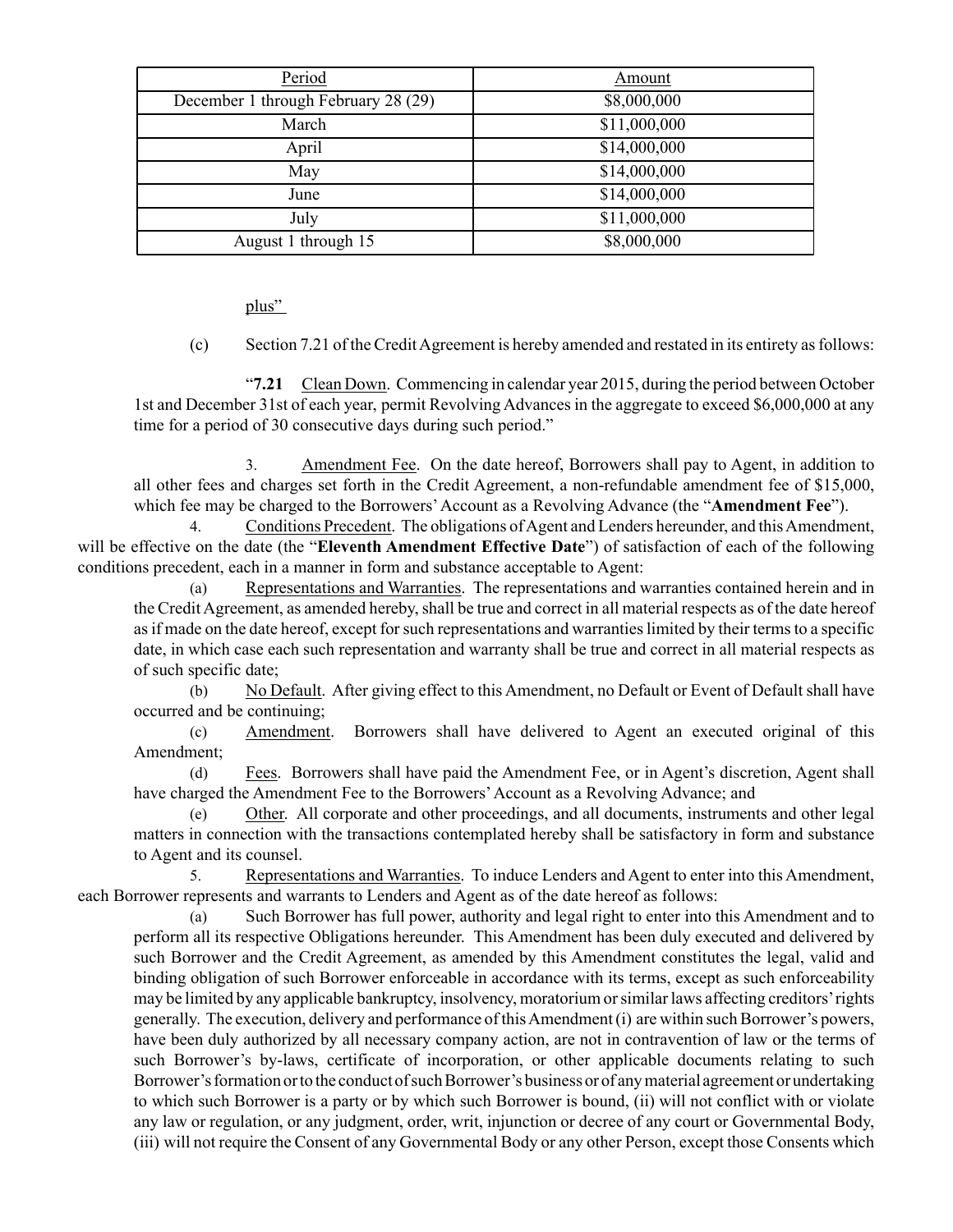will have been duly obtained, made or compiled prior to date hereof and which are in full force and effect, and (iv) will not conflict with, nor result in any breach in any of the provisions of or constitute a default under or result in the creation of any Lien except Permitted Encumbrances upon any asset of such Borrower under the provisions of any material agreement, charter document, instrument, by-law or other instrument to which such Borrower is a party or by which it or its property is a party or by which it may be bound.

(b) After giving effect to this Amendment, the representations and warranties contained in the Credit Agreement are true and correct in all material respects except to the extent any such representation or warranty is expressly stated to have been made as of a specific date, in which case each such representation and warranty is true and correct in all material respects as of such specific date, and no Default or Event of Default has occurred and is continuing.

6. Reaffirmation. Except as specifically modified by this Amendment, the Credit Agreement and the other Loan Documents remain in full force and effect in accordance with their respective terms and are hereby ratified, reaffirmed and confirmed by Borrowers.

7. Events of Default. Any failure to comply with the terms of this Amendment will constitute an Event of Default under the Credit Agreement.

8. Integration. This Amendment, together with the Credit Agreement and the Loan Documents, incorporates all negotiations of the parties hereto with respect to the subject matter hereof and is the final expression and agreement of the parties hereto with respect to the subject matter hereof.

9. Severability. If any part of this Amendment is contrary to, prohibited by, or deemed invalid under Applicable Laws, such provision shall be inapplicable and deemed omitted to the extent so contrary, prohibited or invalid, but the remainder hereof shall not be invalidated thereby and shall be given effect so far as possible.

10. Submission of Amendment. The submission of this Amendment to the parties or their agents or attorneys for review or signature does not constitute a commitment by Agent or Lenders to amend or otherwise modify any of the provisions of the Credit Agreement and this Amendment shall have no binding force or effect until the Eleventh Amendment Effective Date.

11. Counterparts; Facsimile Signatures. This Amendment may be executed in any number of and by different parties hereto on separate counterparts, all of which, when so executed, shall be deemed an original, but all such counterparts shall constitute one and the same agreement. Any signature delivered by a party by facsimile transmission shall be deemed to be an original signature hereto.

12. Governing Law. This Amendment is a Loan Document and is governed by the Applicable Law pertaining in the State of New York, other than those conflict of law provisions that would defer to the substantive laws of another jurisdiction. This governing law election has been made by the parties in reliance on, among other things, Section 5-1401 of the General Obligations Law of the State of New York, as amended (as and to the extent applicable), and other Applicable Law.

13. Successors and Assigns. This Amendment shall be binding upon and inure to the benefit of Borrowers, Lenders, Agent, and all future holders of the Obligations and their respective successors and assigns, except that no Borrower may assign or transfer any of its rights or obligations under this Amendment without the prior written consent of Agent.

14. Attorneys'Fees; Costs. Borrowers agree to promptly pay, upon written demand, all reasonable and documented attorneys' fees and costs incurred in connection with the negotiation, documentation and execution of this Amendment. If any legal action or proceeding shall be commenced at any time by any party to this Amendment in connection with its interpretation or enforcement, the prevailing party or parties in such action or proceeding shall be entitled to reimbursement of its reasonable attorneys' fees and costs in connection therewith, in addition to all other relief to which the prevailing party or parties may be entitled.

15. Jury Trial Waiver. To the extent not prohibited by applicable law, each party to this Amendment hereby expressly waives any right to trial by jury of any claim, demand, action, or cause of action (a) arising under this Amendment or any other instrument, document, or agreement executed or delivered in connection herewith, or (b) in any way connected with or related or incidental to the dealings of the parties hereto or any of them with respect to this Amendment or any other instrument, document, or agreement executed or delivered in connection herewith, or the transactions related hereto or thereto in each case whether now existing or hereafter arising, and whether sounding in contract or tort or otherwise and each party hereto hereby consents that any such claim, demand, action, or cause of action shall be decided by court trial without a jury, and that any party to this Amendment may file an original counterpart or a copy of this Section with any court as written evidence of the consents of the parties hereto to the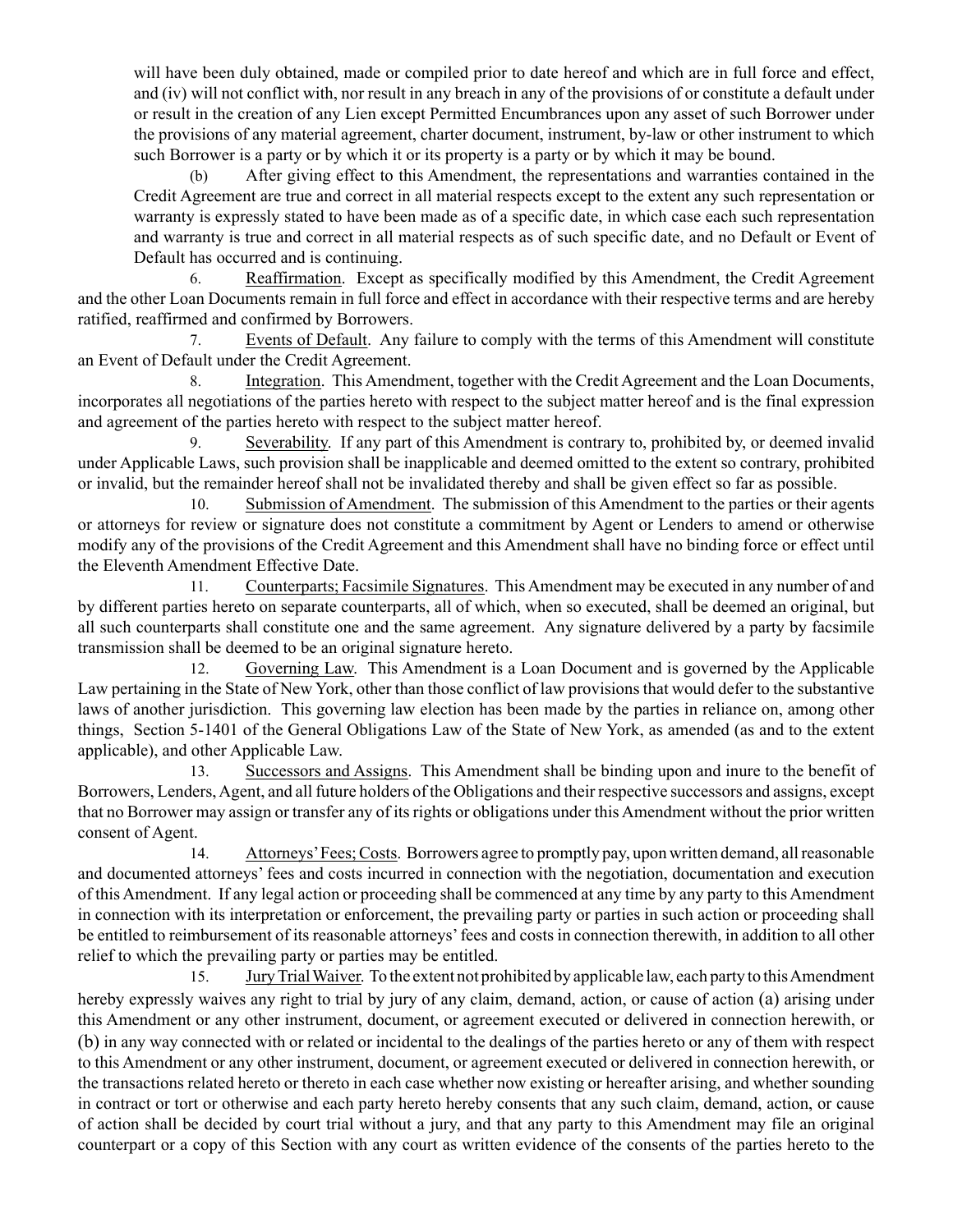waiver of their right to trial by jury. Without limiting the applicability of any other provision of the Credit Agreement, the terms of Article XII of the Credit Agreement shall apply to this Amendment.

16. Total Agreement. This Amendment, the Credit Agreement, and the other Loan Documents contain the entire understanding among Borrowers, Lenders and Agent and supersede all prior agreements and understandings, if any, relating to the subject matter hereof. Any promises, representations, warranties, or guarantees not herein contained and hereinafter made have no force and effect unless in writing, signed by Borrowers'and Agent's respective officers. Neither this Amendment nor any portion or provisions hereof may be changed, modified, amended, waived, supplemented, discharged, cancelled, or terminated orally or by any course of dealing, or in any manner other than by an agreement in writing, signed by the party to be charged. Each Borrower acknowledges that it has been advised by counsel in connection with the execution of this Amendment and the other Loan Documents and is not relying upon oral representations or statements inconsistent with the terms and provisions of this Amendment. [Remainder of Page Intentionally Left Blank]

IN WITNESS WHEREOF, the parties hereto have duly executed this Amendment as of the date first written above.

> VIRCO MFG. CORPORATION, a Delaware corporation, as a Borrower

By: Name: Robert E. Dose Title: Vice President

VIRCO INC., a Delaware corporation, as a Borrower

By: Name: Robert E. Dose Title: Vice President

PNC BANK, NATIONAL ASSOCIATION, as Lender and as Agent

By: Name: Jeanette Vandenbergh Title: Senior Vice President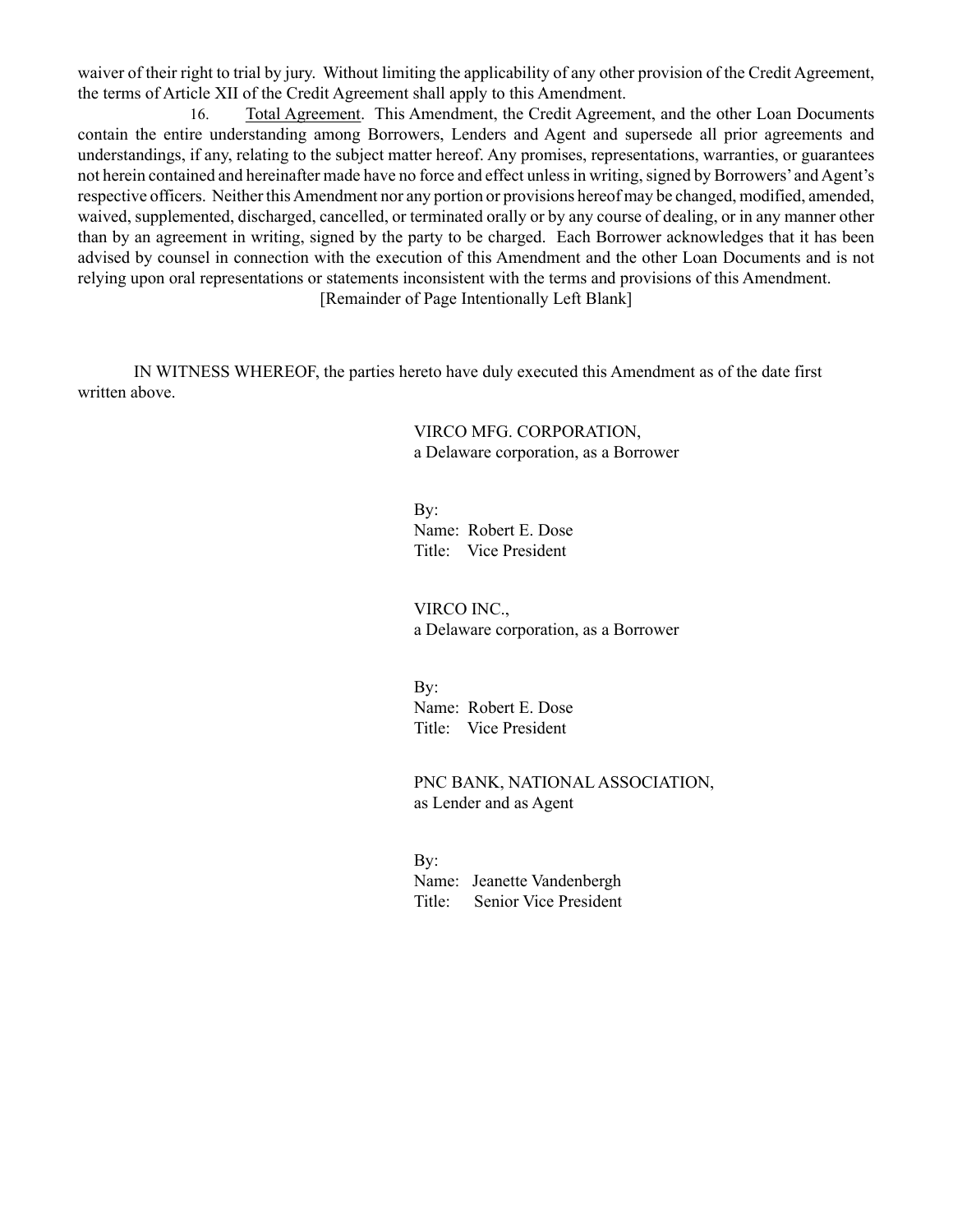#### **CERTIFICATIONS**

I, Robert A. Virtue, certify that:

1. I have reviewed this Form 10-Q of Virco Mfg. Corporation;

2. Based on my knowledge, this report does not contain any untrue statement of a material fact or omit to state a material fact necessary to make the statements made, in light of the circumstances under which such statements were made, not misleading with respect to the period covered by this report;

3. Based on my knowledge, the financial statements, and other financial information included in this report, fairly present in all material respects the financial condition, results of operations and cash flows of the registrant as of, and for, the periods presented in this report;

4. The registrant's other certifying officer(s) and I are responsible for establishing and maintaining disclosure controls and procedures (as defined in Exchange Act Rules 13a-15(e) and 15d-15(e)) and internal control over financial reporting (as defined in Exchange Act Rules 13a-15(f) and 15d-15(f)) for the registrant and have:

(a) Designed such disclosure controls and procedures, or caused such disclosure controls and procedures to be designed under our supervision, to ensure that material information relating to the registrant, including its consolidated subsidiaries, is made known to us by others within those entities, particularly during the period in which this report is being prepared;

(b) Designed such internal control over financial reporting, or caused such internal control over financial reporting to be designed under our supervision, to provide reasonable assurance regarding the reliability of financial reporting and the preparation of financial statements for external purposes in accordance with generally accepted accounting principles;

(c) Evaluated the effectiveness of the registrant's disclosure controls and procedures and presented in this report our conclusions about the effectiveness of the disclosure controls and procedures, as of the end of the period covered by this report based on such evaluation; and

(d) Disclosed in this report any change in the registrant's internal control over financial reporting that occurred during the registrant's most recent fiscal quarter (the registrant's fourth fiscal quarter in the case of an annual report) that has materially affected, or is reasonably likely to materially affect, the registrant's internal control over financial reporting; and

5. The registrant's other certifying officer(s) and I have disclosed, based on our most recent evaluation of internal control over financial reporting, to the registrant's auditors and the audit committee of the registrant's board of directors (or persons performing the equivalent functions):

(a) All significant deficiencies and material weaknesses in the design or operation of internal control over financial reporting which are reasonably likely to adversely affect the registrant's ability to record, process, summarize and report financial information; and

(b) Any fraud, whether or not material, that involves management or other employees who have a significant role in the registrant's internal control over financial reporting.

/s/ Robert A. Virtue

Robert A. Virtue

Date: December 15, 2015 *Chief Executive Officer and Chairman of the Board (Principal Executive Officer)*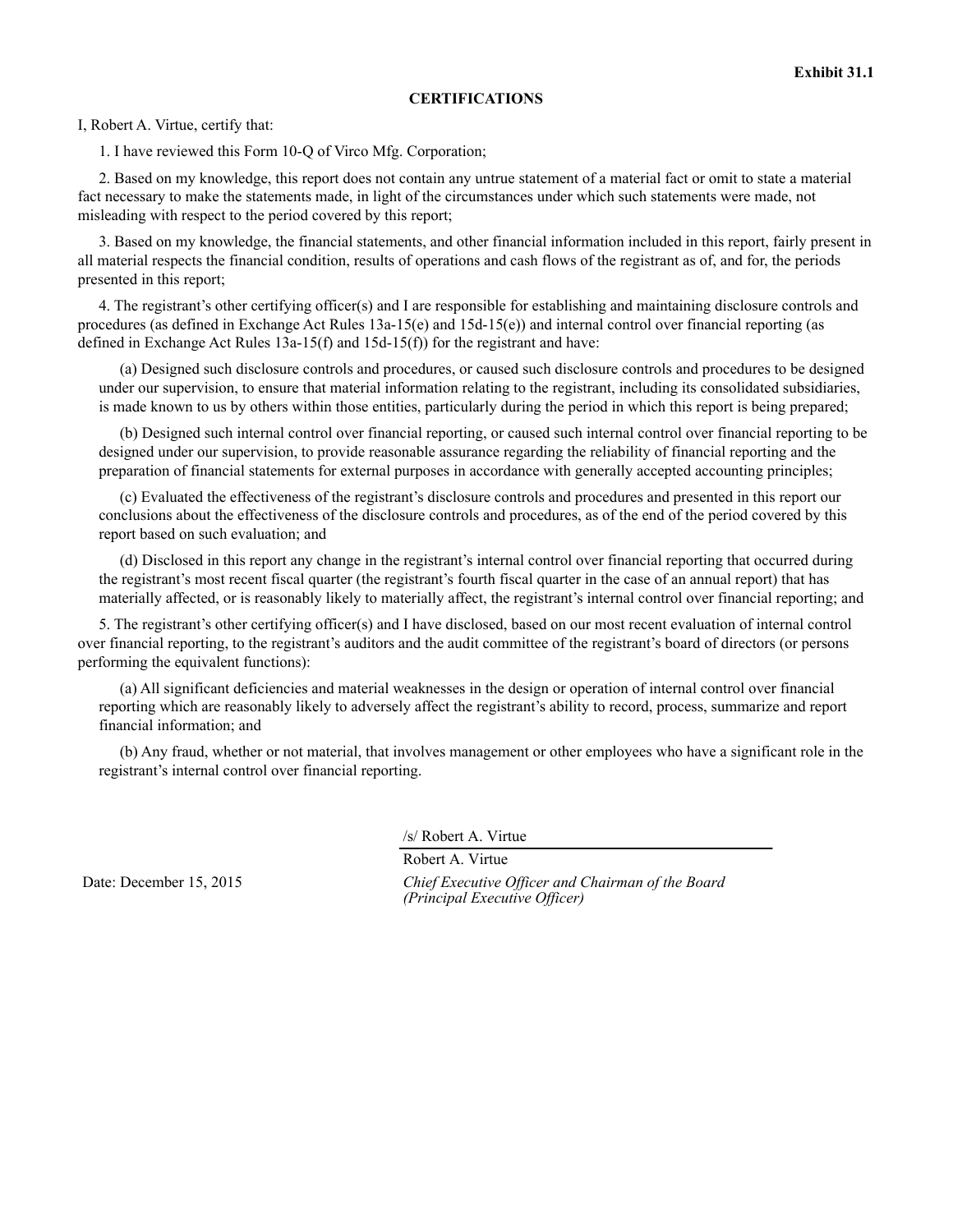#### **CERTIFICATIONS**

I, Robert E. Dose, certify that:

1. I have reviewed this Form 10-Q of Virco Mfg. Corporation;

2. Based on my knowledge, this report does not contain any untrue statement of a material fact or omit to state a material fact necessary to make the statements made, in light of the circumstances under which such statements were made, not misleading with respect to the period covered by this report;

3. Based on my knowledge, the financial statements, and other financial information included in this report, fairly present in all material respects the financial condition, results of operations and cash flows of the registrant as of, and for, the periods presented in this report;

4. The registrant's other certifying officer(s) and I are responsible for establishing and maintaining disclosure controls and procedures (as defined in Exchange Act Rules 13a-15(e) and 15d-15(e)) and internal control over financial reporting (as defined in Exchange Act Rules 13a-15(f) and 15d-15(f)) for the registrant and have:

(a) Designed such disclosure controls and procedures, or caused such disclosure controls and procedures to be designed under our supervision, to ensure that material information relating to the registrant, including its consolidated subsidiaries, is made known to us by others within those entities, particularly during the period in which this report is being prepared;

(b) Designed such internal control over financial reporting, or caused such internal control over financial reporting to be designed under our supervision, to provide reasonable assurance regarding the reliability of financial reporting and the preparation of financial statements for external purposes in accordance with generally accepted accounting principles;

(c) Evaluated the effectiveness of the registrant's disclosure controls and procedures and presented in this report our conclusions about the effectiveness of the disclosure controls and procedures, as of the end of the period covered by this report based on such evaluation; and

(d) Disclosed in this report any change in the registrant's internal control over financial reporting that occurred during the registrant's most recent fiscal quarter (the registrant's fourth fiscal quarter in the case of an annual report) that has materially affected, or is reasonably likely to materially affect, the registrant's internal control over financial reporting; and

5. The registrant's other certifying officer(s) and I have disclosed, based on our most recent evaluation of internal control over financial reporting, to the registrant's auditors and the audit committee of the registrant's board of directors (or persons performing the equivalent functions):

(a) All significant deficiencies and material weaknesses in the design or operation of internal control over financial reporting which are reasonably likely to adversely affect the registrant's ability to record, process, summarize and report financial information; and

(b) Any fraud, whether or not material, that involves management or other employees who have a significant role in the registrant's internal control over financial reporting.

> /s/ Robert E. Dose Robert E. Dose

Date: December 15, 2015 *Vice President — Finance, Secretary and Treasurer (Principal Financial Officer)*